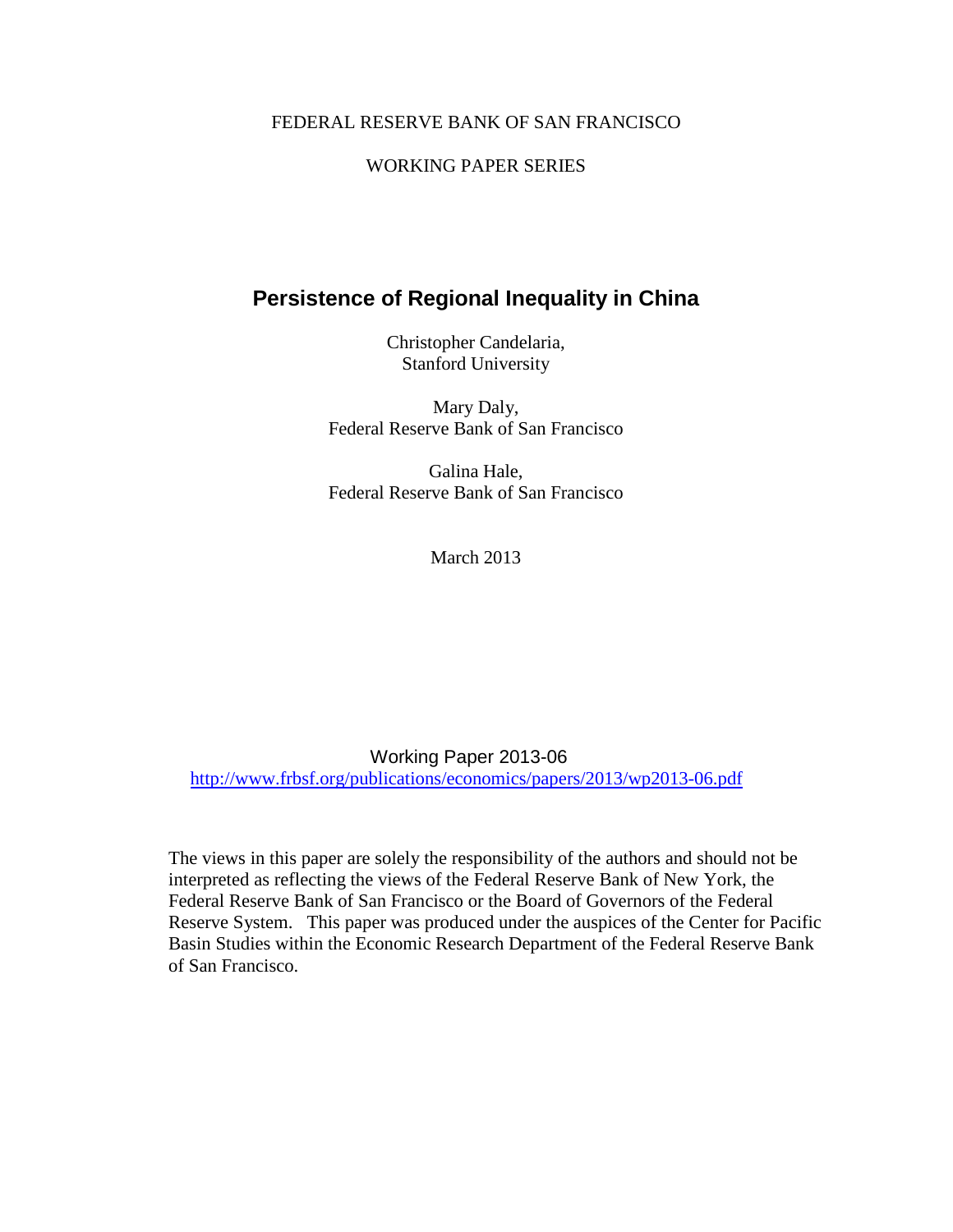# Persistence of Regional Inequality in China

Christopher Candelaria Stanford University Mary Daly Federal Reserve Bank of San Francisco Galina Hale<sup>∗</sup> Federal Reserve Bank of San Francisco

3/25/13

#### Abstract

Regional inequality in China appears to be persistent and even growing in the last two decades. We study potential explanations for this phenomenon. After making adjustments for the difference in the cost of living across provinces, we find that some of the inequality in real wages could be attributed to differences in quality of labor, industry composition, labor supply elasticities, and geographical location of provinces. These factors, taken together, explain about half of the cross-province real wage difference. Interestingly, we find that inter-province redistribution did not help offset regional inequality during our sample period. We also demonstrate that inter–province migration, while driven in part by levels and changes in wage differences across provinces, does not offset these differences. These results imply that cross-province labor market mobility in China is still limited, which contributes to the persistence of cross-province wage differences.

JEL classification: I3, J4, O5, R1

Key words: inequality, China

<sup>∗</sup>Contact: Federal Reserve Bank of San Francisco, 101 Market St., MS1130, San Francisco, CA 94105. galina.b.hale@sf.frb.org. We thank Shang-Jin Wei for helpful suggestions and Akshay Rao for outstanding research assistance. All errors are our own. The views in this paper are solely the responsibility of the authors and should not be interpreted as reflecting the views of the Board of Governors of the Federal Reserve System or any other person associated with the Federal Reserve System.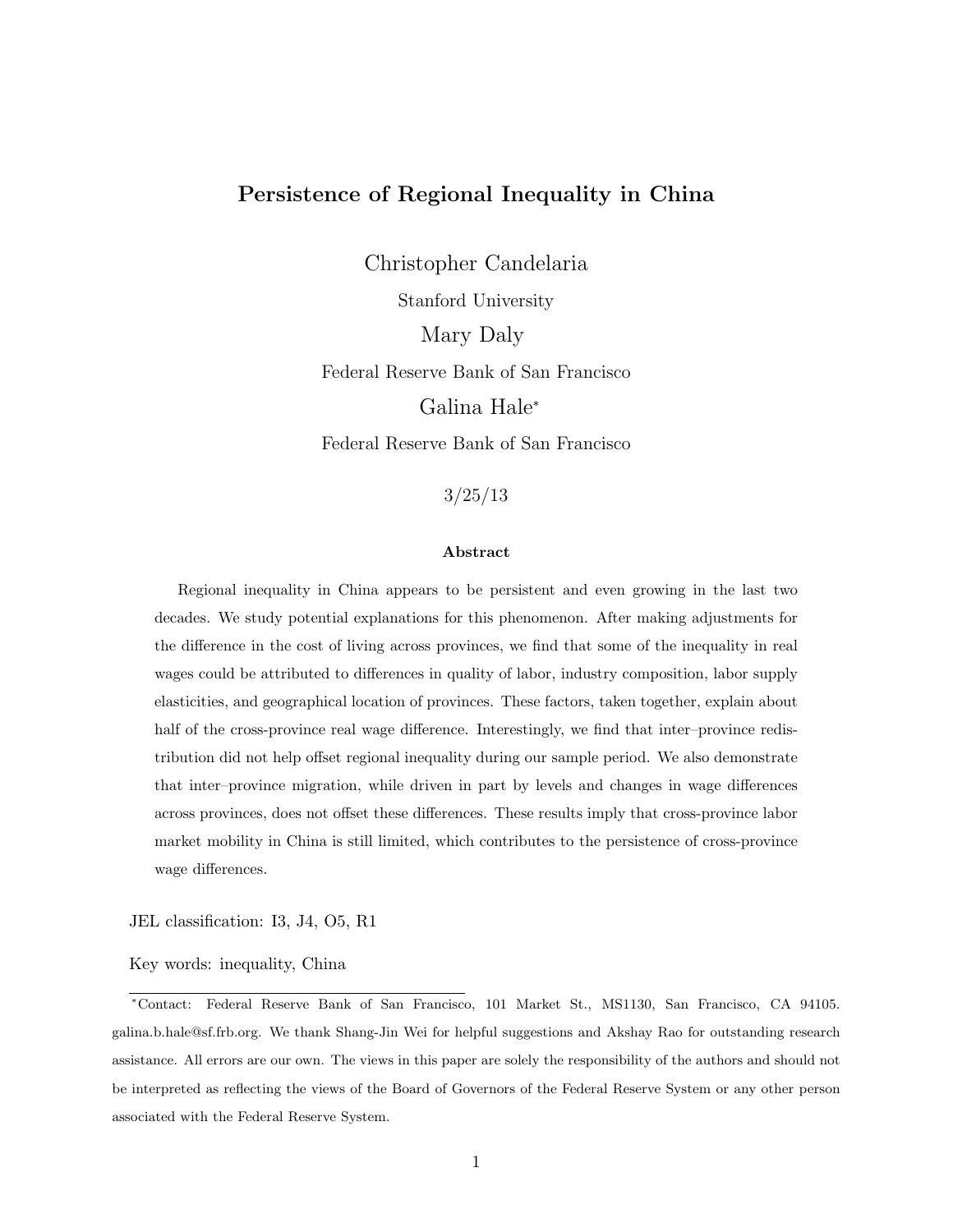# 1 Introduction

Persistent inequalities across regions are a feature of many developed and developing nations. This fact conflicts with standard neoclassical theory which suggests that in a well–functioning economy regional inequalities should be eliminated through factor mobility, trade, or arbitrage. Although significant research literature has been devoted to resolving the conflict between theory and fact, no real consensus has been formed (Magrini, 2007). In this paper, we analyze the patterns and causes of persistent regional inequality in China.

China presents a unique and important opportunity to study regional inequality. In terms of income, China is a very unequal country.<sup>[1](#page--1-0)</sup> According to World Bank estimates, China's income Gini coefficient far exceeds that of South Asian countries such as India, Bangladesh, and Pakistan. Income differences in China are large both inter– and intra–regionally, with inter–regional differences increasing over time (Fujita and Hu, 2001; Kanbur and Zhang, 1999). China is also a country in transition, altering its institutions and economy at a rapid pace but with considerable variation across provinces.[2](#page--1-0)

Although most of the research on Chinese inequality has focused on the urban-rural income gap, recent studies have examined regional inequality. For example, Kanbur and Zhang (2005) construct long time series of regional inequality and show that it is explained, in different periods of time, by the share of heavy industry (which we also find), the degree of decentralization, and the degree of openness. In a recent paper, Wan, Lu, and Chen (2007) show that increasing globalization, uneven domestic capital accumulation, and privatization contribute to regional inequality in China, while the effects of location, urbanization and the dependency ratio have been declining. Yao and Zhang (2001) demonstrate that there is divergence between groups (or clubs) of Chinese provinces in terms of real per capita GDP. Meng, Gregory, and Want (2005) argue that discontinued provision of free education, housing, and medical care, as well as increased uncertainty increased the incidence of urban poverty when measured in terms of expenditure. Xia, Song, Shi, and Appleton (2013) find that reforms of the state sector have contributed to urban wage inequality across regions. In our

<sup>&</sup>lt;sup>1</sup>Persistent and even growing cross–region inequality in China during the reform period has been documented in the past (Jian, Sachs, and Warner, 1996; Chen and Fleisher, 1996).

 $2^2$ For the survey of regional inequalities in transition economies, see Huber (2006).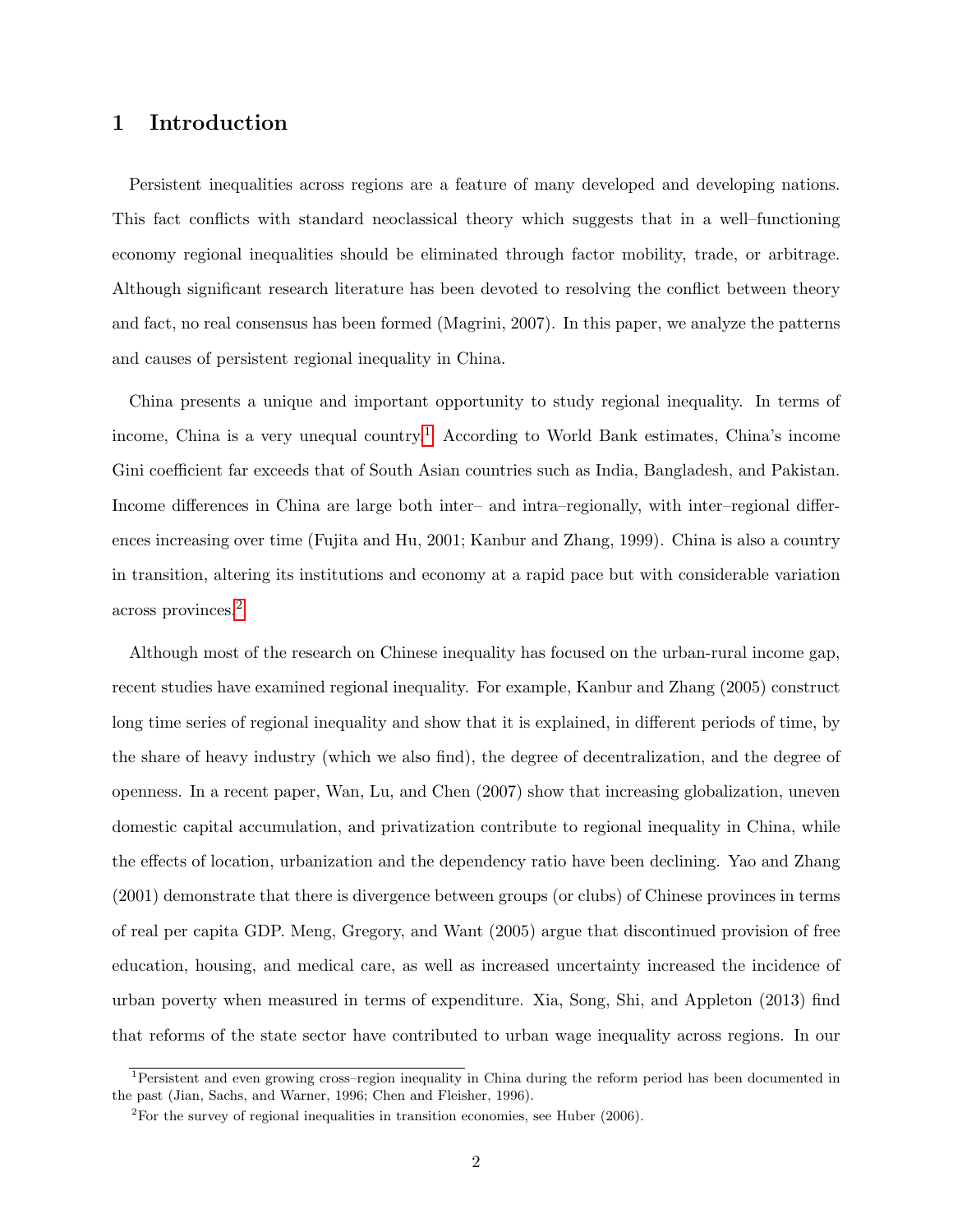paper we take it a step further to understand the relationship between the persistence of regional inequality and labor movement.

Some researchers argue that persistent inequalities in income are the result of unmeasured offsetting factors that work to equalize well–being across regional agents (Rice and Venables, 2003). In our study we find, not surprisingly, that cost–of–living differences are, indeed, an important offsetting factor. Thus, we adjust average nominal wage in each province by province–specific CPI to obtain average real wage. We find, however, that even in terms of real wage cross-province inequality in China is large and persistent.

We analyze factors that might explain this persistent inequality, such as the quality of labor, which we proxy by measures of education level in each province; labor productivity, which we proxy by the industrial composition in each province; labor supply elasticity, which we measure as a share of agricultural population in the province; access to export markets, which we measure as the size and presence of large sea ports in the province;<sup>[3](#page--1-0)</sup> cross–province government transfers. We find that, with the exception of government transfers, all these factors help explain a substantial portion of wage differentials. Nevertheless, about half of the variance in real wages across provinces remains after controlling for these factors.

During our sample period from 1993 to 2011, the restrictions on migration resulting from the system of permanent registration (hukou) are being gradually relaxed, if not *de jure*, then *de facto* (Bao, Bodvarsson, Hou, and Zhao, 2011).<sup>[4](#page--1-0)</sup> It is, therefore, natural to expect that such persistent unexplained difference in real wages across provinces would generate cross-province migration. Using the summary data from 2000 and 2010 population censuses we find that cross–province migration in the second half of the 1990s and the second half of 2000s is indeed partly driven by real wage differences and by differences in growth rates of real wages.

Even though cross-province migration is partly driven by wage differences, it still appears quite limited. In particular, migration flows do not seem to reduce regional inequality, once we control for factors that we find to affect wage inequality. This suggests that the migration is still quite

<sup>&</sup>lt;sup>3</sup>Much of the literature emphasizes inland-coastal differences. However, as demonstrated in Candelaria, Daly, and Hale (2009), it is the presence of a large port that makes all the difference, not simply the presence of the coastline.

<sup>4</sup>We briefly describe China's migration policies in Section 2.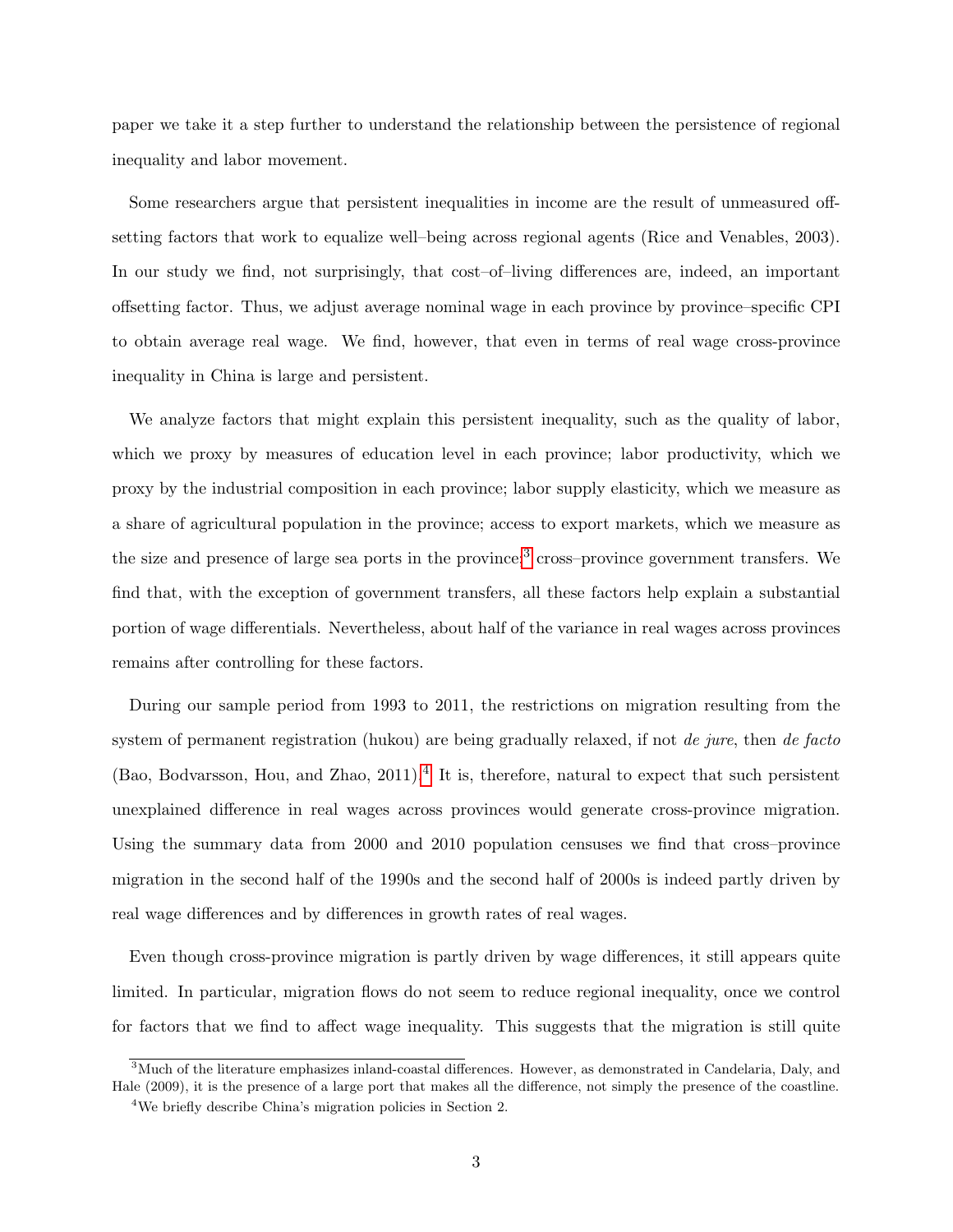constrained by the remaining barriers. This finding is consistent with the literature. Chan and Buckingham (2008) argue that recent reforms of the hukou system did not make migration any easier, but may in fact further reduced mobility, especially between rural and urban population. Whalley and Zhang (2007) calibrate the effect of removal of the hukou system and show that the resulting reduction in regional inequality is sizable, indicating that such removal has not occurred yet. More recently, Bao, Bodvarsson, Hou, and Zhao (2011) show empirically that migration is still very sensitive to hukou constraints, even in 2000-05, although the sensitivity has declined relative to 1995-2000.

Taken together, our results indicate that regional inequality is likely to persist in China for quite some time, since it is due to structural and long–term factors such as education, industry composition, regional labor supply, and geographical location. While further removing barriers to labor mobility may alleviate some of the regional wage differences, it is likely to be a slow process, because it needs to be accompanied by urban development.<sup>[5](#page--1-0)</sup> In the meantime, crossprovince income redistribution may be useful to address social and economic tensions that regional inequality can bring. Our study finds that in the period of consideration inter–province transfers did not help offset regional wage differences.

The paper is organized as follows: We begin by describing the policies that restrict labor movement in China in Section 2. We describe our data and recent trends in Section 3. In Section 4 we present the results of our empirical analysis. We conclude in Section 5.

## 2 Migration policy in modern China

In 1958, Mao Zedong set up an hereditary residency permit (Hukou) system defining where people could work. This system classifies individuals as either "rural" or "urban" workers and assigned them to a specific geographic area. Under the hukou system, one cannot acquire a legal permanent residence and the numerous community–based rights, opportunities, benefits and privileges in places other than the location assigned in his hukou. Only through proper authorization of the government can one permanently change his hukou location. For longer than one-month stay and especially

 ${}^{5}$ Chan (2009) argues that the hukou system is a major obstacle to China's development.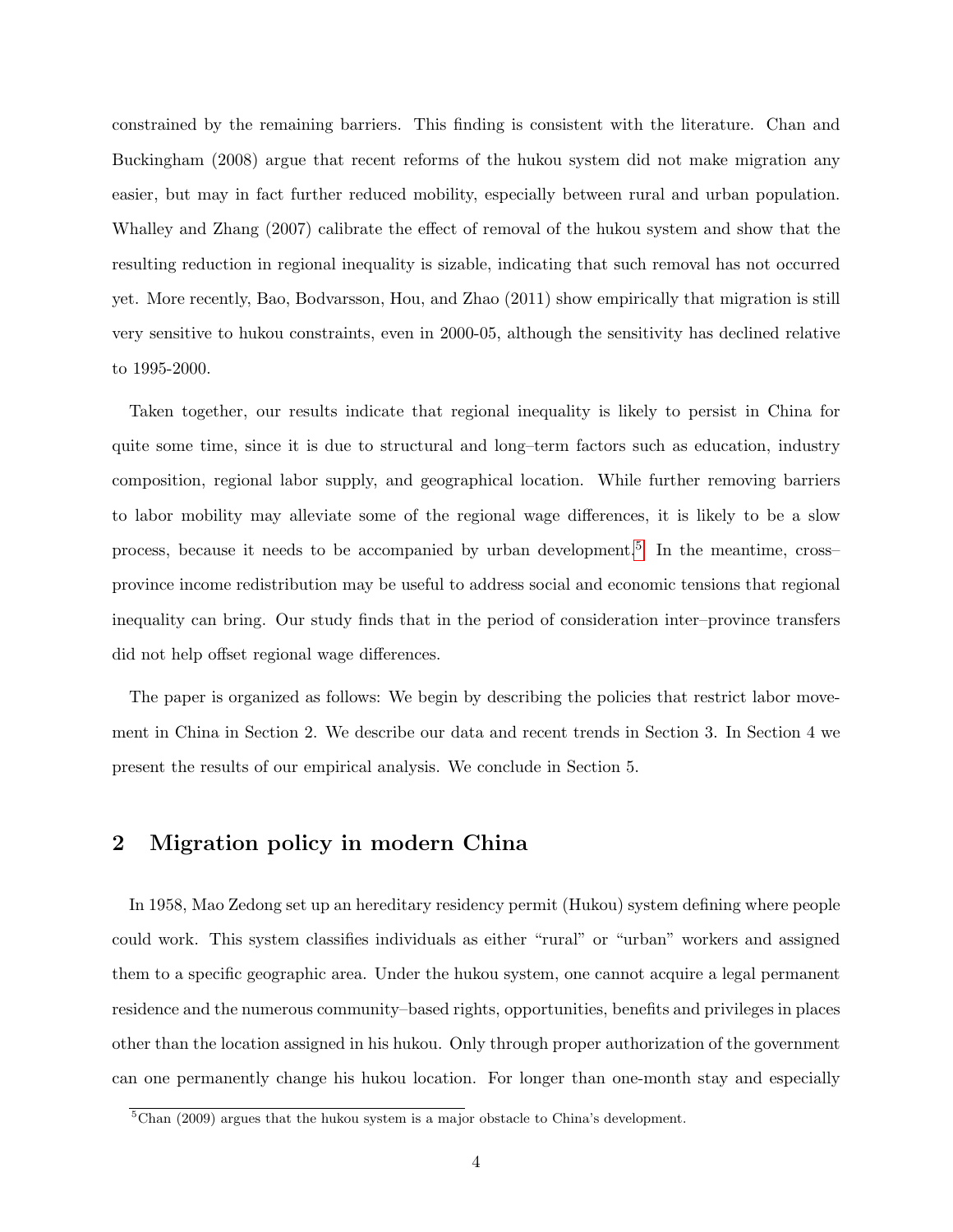when seeking local employment, one must apply and be approved for a temporary residential permit. Violators are subject to fines, detention, and forced repatriation (partially relaxed in 2003).<sup>[6](#page--1-0)</sup>

The main impact of the hukou system is on rural–to–urban mobility, which explains an extraordinary low degree of urbanization in China (Chan and Zhang, 1999). In addition to limiting the rural–to–urban migration of the workers, this system limited migration across regions: migrants would need to obtain registration in the new area before they could be allowed to work legally. Because of bureaucracy and red tape, obtaining registration could take months or years. Hence, the migration process in China was in many ways similar to the migration process across national borders.

Until 1978, the system was enforced rather strictly: police would periodically round up those without valid residence permit, place them in detention centers, and expel them from cities. After Chinese market reforms began in 1978, a private sector appeared. Unlike state-owned enterprizes (SOEs), private firms frequently do not require registration from potential employees. Economic reforms created pressures to encourage migration from the interior to the coast and provided incentives for officials not to enforce regulations on migration. However, even if migrants are hired without the registration, they would not have access to social services such as child care, schools, or health care.

Forced repatriation rules were still in place after the beginning of market reforms. In fact, the 1982 "Measures of Detaining and Repatriating Floating and Begging People in the Cities" streamlined the relevant legislation. It was not until 2003, after the tragic incident in Guangzhou, where a Hubei resident was beaten to death in jail in the process of repatriation, and the outcry that followed, that the repatriation law was relaxed. "Measures on Managing and Assisting Urban Homeless Beggars without Income" adopted on June 20, 2003, established new rules governing the handling and assisting of destitute migrants. Many cities, including the most controlled Beijing municipality, decided soon after that hukou–less migrants must be dealt with more care; they are no longer automatically subject to detention, fines, or forced repatriation, unless they have become homeless, paupers, or criminals.

 $6$ This information and some of what follows in this section is partly quoted from Wang (2005). For more detail, see Wang (2004).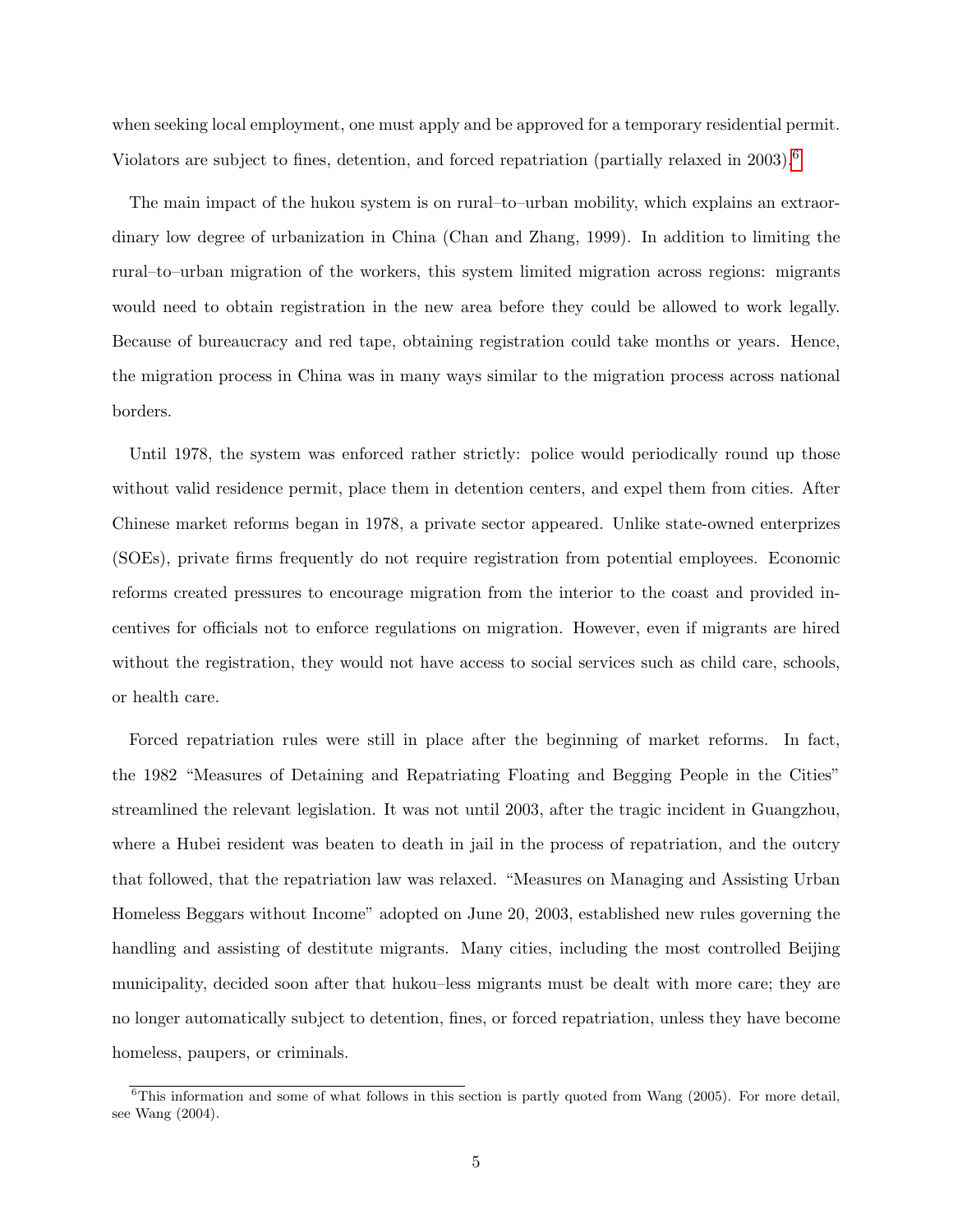While recent reforms made it easier for migrants to survive without hukou, they did not make it easier to obtain one. Thus, many people, especially those with families, are hesitant to permanently change their location. Moreover, fees charged for temporary residency permits, while fairly affordable, add to the cost of moving. Nevertheless, according to the census data, in 2000 almost 30 percent of the population was residing in a province other than the one in which they had their hukou.

There has been more progress in reforming the hukou system at the provincial level than at the national level. Between 2001 and 2007, a number of provinces adopted various measures, mostly addressing the rural–urban migration limitations. These measures ranged from changing the administration of the hukou system to completely abolishing the differences between rural and urban hukou.[7](#page--1-0)

For the purpose of our project, we have to recognize that the barriers to cross–province migration in China still exist but were weakening throughout our sample period. Moreover, we have to take into account the fact that the progress of reform was uneven across provinces.

## 3 Data

In this section, we describe our data sources for inequality, explanatory variables, and migration. We also describe recent trends and patterns in regional inequality and migration.

#### 3.1 Inequality and related data

We use national and provincial level data that are reported in the *China Statistical Yearbook*. This annual publication is compiled by the National Bureau of Statistics of China and is published by the China Statistics Press. In conjunction with these data, we also use CEIC Data's "China Premium Database" because it provides time series of the data in the *China Statistical Yearbook*. Using these sources, we construct an annual data sample from 1993 to 2011, covering a period of fast economic growth in China. Due to data limitations, not all series have coverage for the entire

<sup>7</sup>See "Recent Chinese Hukou Reforms" published by the Congressional Executive Commission on China, accessed at http://www.cecc.gov/pages/virtualAcad/Residency/hreform.php in October 2007.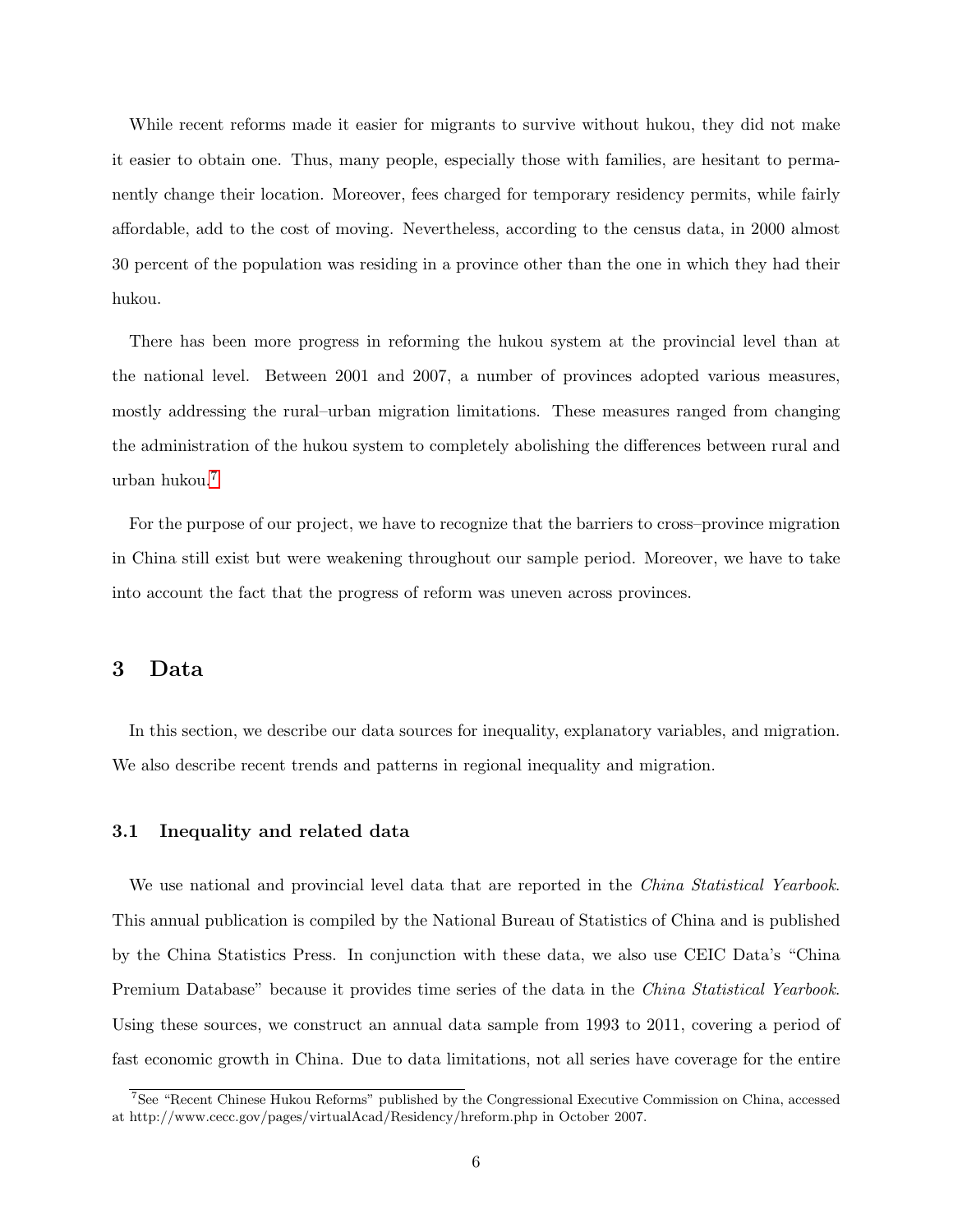period.

Table A.1 provides definitions and Table A.2 gives summary statistics for the variables we use in this paper. Because of the high level of economic growth in China, the variables are trending for all the provinces; thus, for measures of inequality, we express the majority of our variables in terms of percentage deviation from the country average. In doing so, we obtain unit–free, common trend–free, comparable variables for all the provinces. The variables that are not expressed in percentage deviation are berth capacity, inter-provincial migration, and rural–to–urban intra– provincial migration.

In 1997 the city of Chongqing in Sichuan province was raised to a status of provincial city, resulting in the creation of a new province and also affecting all the population–based statistics for the Sichuan province. Moreover, since Chongqing was the largest and wealthiest part of Sichuan, average income in the Sichuan province was also affected through a composition change. We take two approaches to dealing with Chongqing: we either drop Sichuan and Chongqing from our sample, or we construct weighted averages of variables for Chongqing and Sichuan after 1997. Measures of inequality are weighted by population. In the rest of the paper, we present the results which treat Chongqing and Sichuan as a combined province, but our results do not change if we exclude both of them.

We omit the provinces of Hubei and Tibet from our data sample. Hubei has been excluded because of the vast relocation of residents due to construction of the Three Gorges dam beginning in December of 1994. We do not include Tibet due to a lack of a CPI index that extends back to 1993. Because of this, we cannot construct real measures of key variables that are used in our analysis. With the omission of Hubei and Tibet, and the combination of Chongqing and Sichuan into a single province, we have a data set with a total of 28 provinces.

#### 3.2 Migration data

We use migration data that is collected by the National Bureau of Statistics of China and compiled by China Data Online. The data we use come from the 2000 and 2010 population censuses, which measure migration between 1995 and 2000 (2000 census), and between 2005 and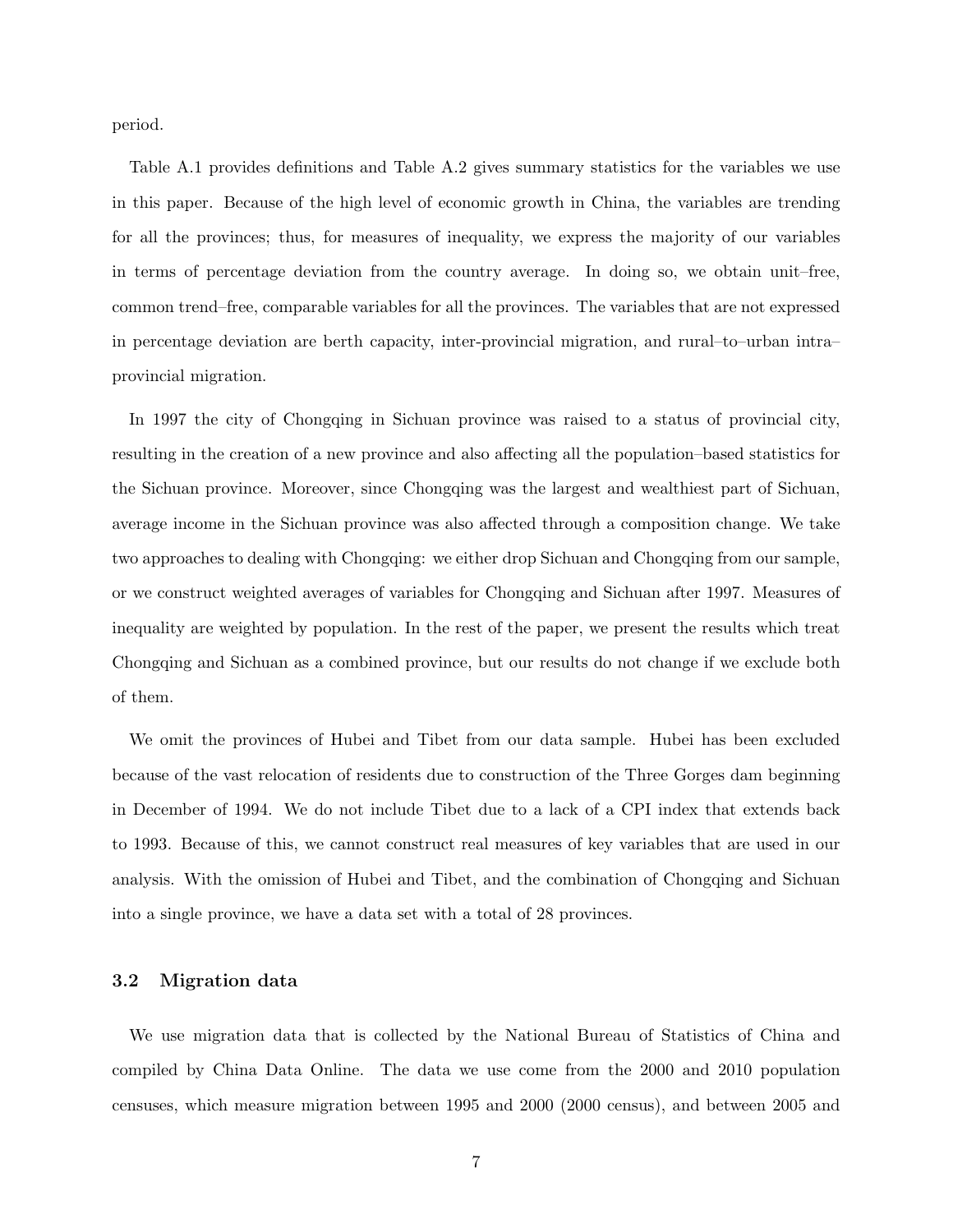2010 (2010 census). To our advantage, the 2000 data provide information not only on the province of origin and destination, but also the area within each province that the migrant came from and went to. This is especially useful to track patterns of migration such as the movement of people from rural to urban areas—both intra– and inter–provincially.<sup>[8](#page--1-0)</sup>

In both censuses, individuals 5 years of age or older were asked if in the census year they resided in a different subcounty-level unit than that in which they lived five years prior. If an individual moved his hukou to the new location or he resided in the new location for more than six months, he was counted as a migrant. While the migration data includes in-migration to Chinese provinces from Hong Kong, Macau, and abroad, we exclude these numbers from our analysis.

### 3.3 Trends in inter–province inequality

We now turn to the description of the trends and patterns in our data. Figure 1 shows median average levels of disposable income for urban and rural households and for urban households in different subgroups of provinces. One can immediately see the growing gap between urban and rural income that was much discussed in the literature. We can also see large differences in urban income across provinces, especially between coastal and inland provinces, as has also been discussed in the literature. As Caballero, Candelaria, and Hale (2009) show, for coastal provinces, the presence of a large commercial port is important.

In this paper we leave aside the important rural-urban inequality, since it is well studied in the existing literature, and focus on inter-provincial inequality in urban income. We have some concerns about the accuracy of disposable income data at the provincial level and therefore for the rest of the paper we focus on the average wage data. Average wage data is not reported separately for rural and urban households, but the detailed description of these series (see Table A.1) suggests that most of the input into average wage comes from the urban wages. We, therefore, frame the rest of the paper as an analysis of inter-provincial inequality in urban income.

Unlike most countries, China provides province by province consumer price index (CPI) data. We take advantage of this fact to calculate real wages using individual province CPI, which allows

 $8$ See Fan (2005) and Lavely (2001) for a detailed discussion of 2000 migration data.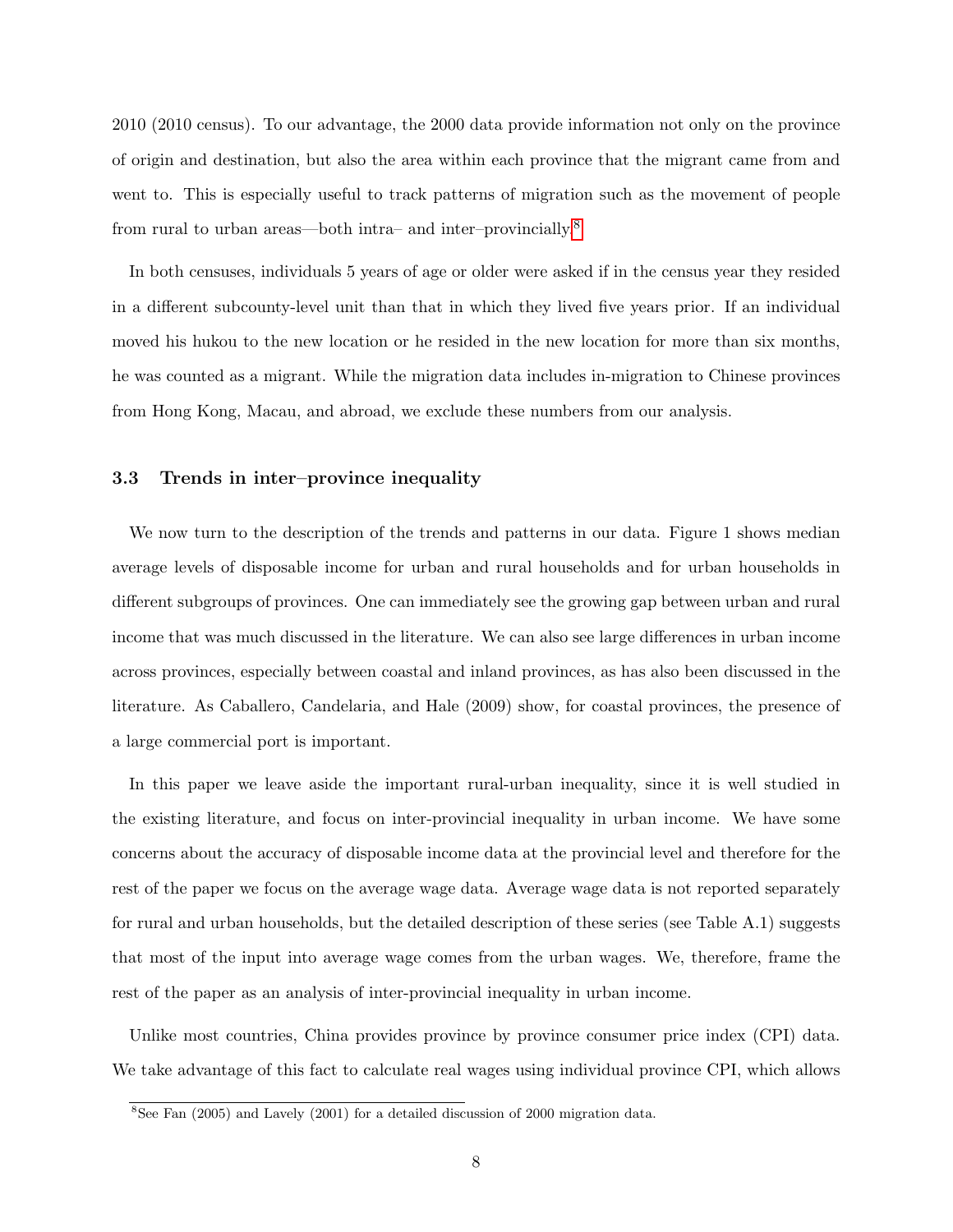us to account for differences in cost of living in different provinces. Figure 2 depicts the coefficient of variation of nominal and real wages across provinces as a measures of cross-province inequality. We can see that rapid increase in urban wage dispersion from 1990 to 2001 followed by a gradual decline. Figure 2 also shows that part of the measured inequality in wages disappears once we account for the cost of living. For example, in 2002 the coefficient of variation of nominal wage across provinces was 0.34, while the coefficient of variation of real wage was 0.26. Because real wage inequality and not nominal wage inequality is economically important, we continue our analysis in terms of average real wage. In terms of real wage, we also see a rapid increase in cross-province inequality from 1990 to 1999, followed by a very small decline from 2006 to 2011.

Despite some decline in cross-province inequality in recent years, it remains very large, even in real terms. At the end of our sample period, the coefficient of variation of real wage is over 0.22, which means the standard deviation of the real wage across provinces is almost a quarter of the mean real wage.

### 3.4 Patterns in inter–province migration

We now describe trends in the migration patterns in China. We focus on the migration that took place between 1995 and 2000, and between 2005 and 2010, using information from the 2000 and 2010 population censuses.

For the 2010 census data we observe total migration within and across provinces. The 2000 census data is more detailed. We have emigration (out-migration) from each province broken down into rural and urban migrants. The urban migrants are those coming from the sub-county level units of neighborhood committee of the town and street. The rural migrants are the migrating population from townships and village committees of the town. With respect to immigration (in-migration), we are able to classify migrants as entering a town, city, or county. We broadly define city and town as an urban region and county as a rural region.<sup>[9](#page--1-0)</sup>

A large part of migration took place within provinces, with population moving from rural to

<sup>9</sup>Chan and Hu (2003) include an appendix of major points in defining urban population for the 2000 census. In this appendix they state that urban population of China consists of City and Town population.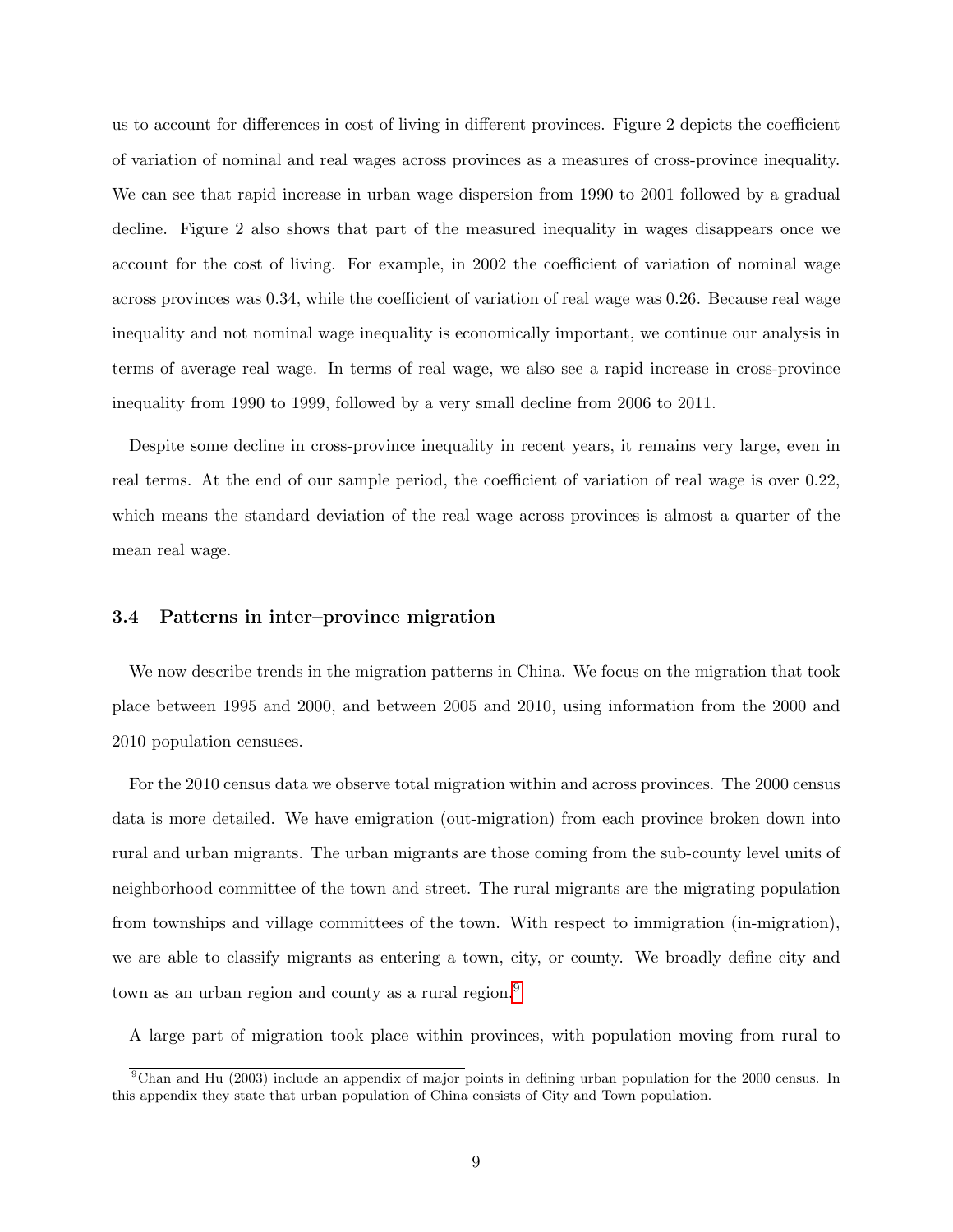urban areas. Thirty five percent of the intra-province migrating population moved from rural to urban areas in 1995-2000.<sup>[10](#page--1-0)</sup> Inter-province migration was also important, with 76 percent of all inter–provincial migrants going into urban areas and almost none going to rural areas.

Tables A.3a and A.3b report migration for all provinces between 1995 and 2000 and between 2005 and 2010, respectively, both cross–province and rural-to-urban migration within the province, in levels and as a percent of host province population in 1997 and 2007, respectively. Not surprisingly, the provincial cities of Beijing and Shanghai, as well as the Guandong province that is adjacent to Hong Kong, attracted the most cross–province migrants as a share of their population in both time periods. We also note that coastal provinces tended to attract more cross–province migrants than inland provinces as a share of their population. Trends in intra–provincial migration are more difficult to identify. For intra–province migration, the variance in rural–to–urban intra–province migration across provinces is much smaller than that of the cross–province migration. We also note that within province migration increased substantially from 2.7 percent to 6.1 percent between the 2000 and 2010 census periods, indicating that, indeed, some relaxation of hukou controls was happening.

# 4 What explains persistent inter–province inequality in China

In this section we study explanations for persistent inter–province inequality. We begin by studying the effects of quality of labor, industry composition, government transfers, and geographical factors. We then turn to the analysis of cross–province migration patterns and test whether inter– province migration is driven, at least in part, by wage differences and whether it, in turn, helps offset some of these differences. We conduct our analysis using the average wages adjusted by province-specific CPI, which we refer to as real wages.

 $10$ Some of these numbers are not reflecting actual moving of the population, but the annex of rural areas by cities. For statistical purposes, however, this is identical to actual migration.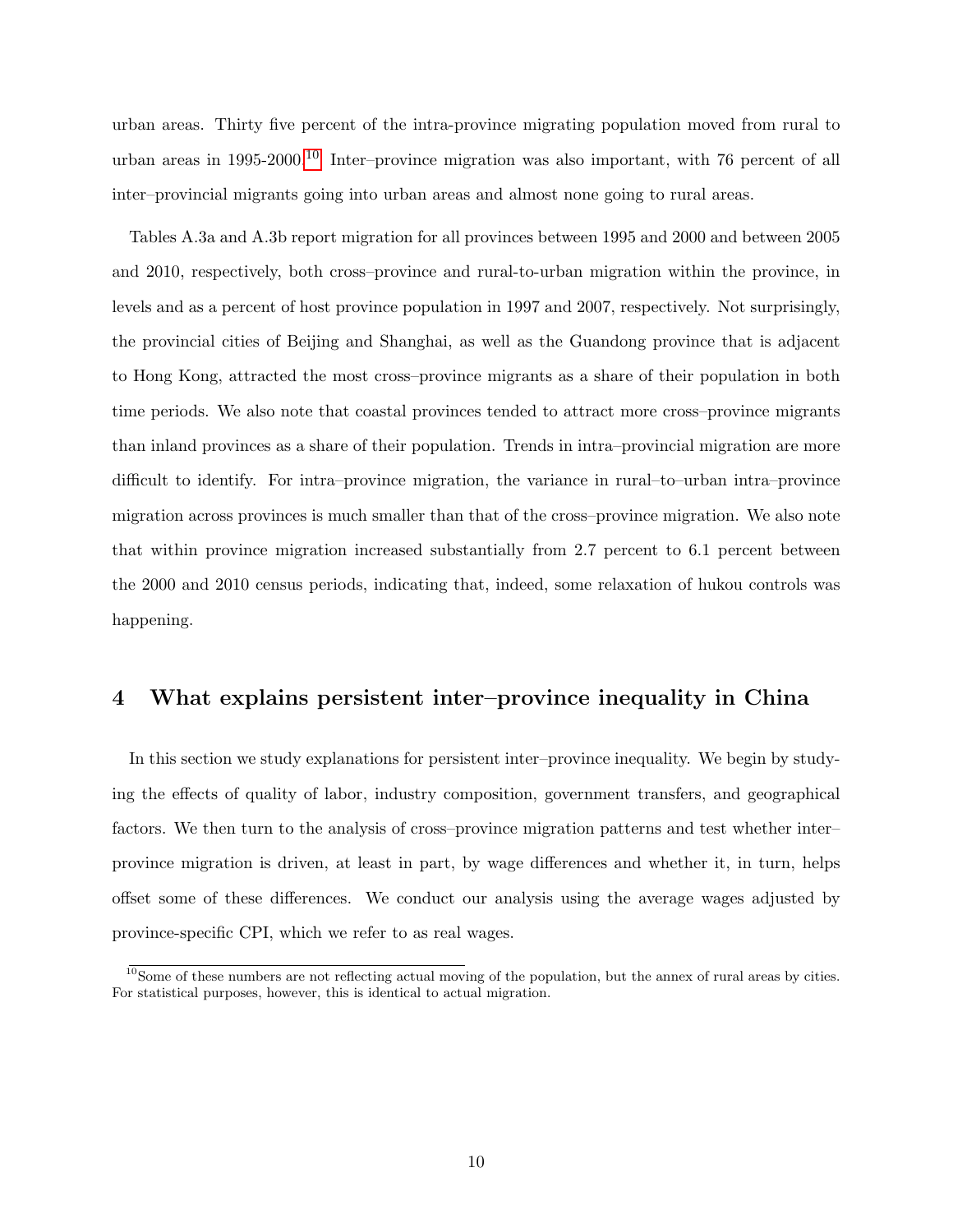### 4.1 Reasons for real-wage inequality

We begin with a measure of the quality of human capital that may explain differences in real wages. Since we do not have a direct measure of labor quality, we use two different measures of education level in the province to proxy for the quality of labor. If observed differences in wages are fully explained by differences in labor quality, there is no reason to believe that such differences should go away. We then consider industry composition in the provinces. Because labor productivity may be higher in some industries, industry composition will affect average wage in the province. While we would expect labor to move to the industries where it is more productive, structural changes in the economy take a long time to complete and thus inequality that is due to industry composition is expected to be persistent. Next, we test whether the labor supply elasticity, as measured by the share of agricultural population in the province, explains wage differences. If migration across provinces is constrained, we would expect wages to be higher in provinces with lower share of potentially available labor that is currently employed in agriculture. We also test whether some of the wage differentials across provinces are offset by transfers from the central government. Finally, we test whether access to export markets, as measured by total commercial ship berth capacity in the province, explains wage differences. Since access to the sea cannot be changed and port capacity can only be changed slowly, real wage differences that are due to such geographical factors are likely to be persistent.

The results of this analysis are reported in Table 1. The first two columns present our results with respect to measures of education level in each province. In the first column we measure education level as a number of college graduates per capita, and in the second column we use real government expenditures on education per capita. We can see that both measures indicate that higher levels of education are associated with higher average real wages. We can also see from the adjusted  $R^2$  that the first measure explains 26 percent of standard deviation in real wages across provinces, while the second measure explains 66 percent, although there is a possibility that there is some spurious correlation in case of government expenses on education — provinces that are wealthy for whatever reason are likely to have higher wages and more expenditure on education.<sup>[11](#page--1-0)</sup> For this reason, and

 $11$ Note the sample difference between the two columns. They are due to the fact that education expenditure data are only available starting 1999.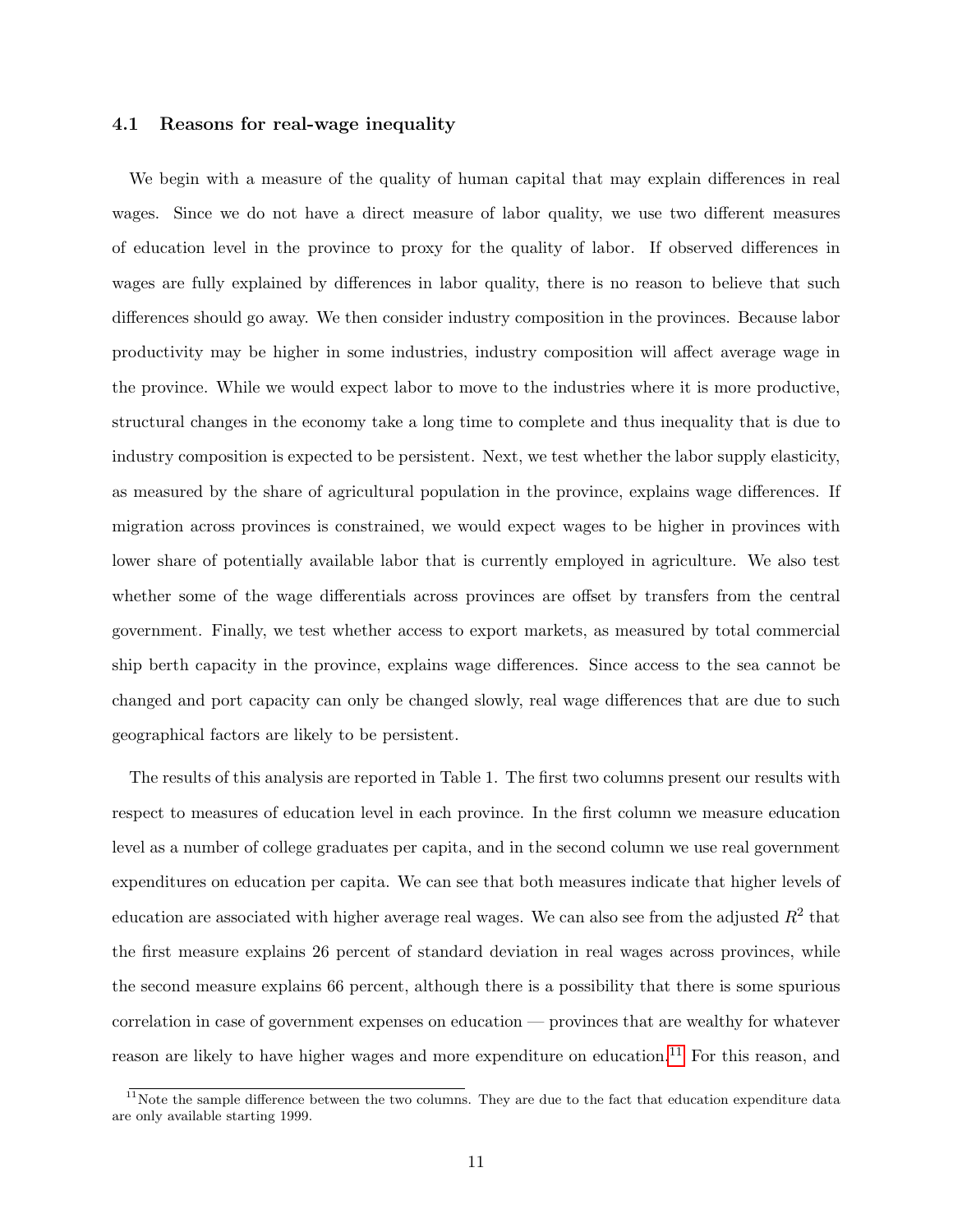because of sample limitation in the case of the second measure, we will use the first measure as a control variable in the tests that follow. Moreover, the first measure seems to be more relevant, as it measures the contemporaneous level of college education in the province.

Columns (3) and (4) of Table 1 use different measures of industrial composition — employment shares of secondary and tertiary industries (primary being a base category) and the share of agricultural population. We find that higher shares of primary and tertiary industries, which tend to have larger labor productivity, are associated with higher real wage and explain about 54 percent of cross-province wage differences. Similarly, a higher share of agricultural population is associated with lower wages and explains 44 percent of cross-province wage differences.

Column (5) estimates a correlation between real wages and transfers from federal to provincial budgets. We find that there is no such correlation; that is, Chinese government is neither creating nor smoothing cross-province wage differences.

Finally, results reported in column (6) of Table 1 demonstrate that the provinces with larger commercial ports, as measured by their commercial berth capacity, tend to have higher wages. This is likely to be partly driven by export platforms in these provinces, which partly are owned by foreign companies and tend to pay higher wages, at least to skilled workers (Hale and Long, 2008). Berth capacity, however, only explains a small portion of cross-province variation in real wages.

In Column (7) we include all the above controls together, even though many of them are highly correlated.<sup>[12](#page--1-0)</sup> We can see that taken together they explain 84 percent of the cross-province real wage differences if measured by the adjusted  $R^2$ . In terms of the standard deviation of the residual in the last year of the sample, it is about one third of the standard deviation of real wages across provinces in the same year. If we extract a first principle component from all the explanatory variables, and include that instead, we find that about 64 percent of cross-province wage differences are explain by this first principle component (see Column 9 of Table 1). The standard deviation of residual in the last year of the sample in this case is about half of the standard deviation of real wage in the same year.

All the regressions described above and reported in Table 1 are based on the panel data and

 $12$ See Appendix Table A4 for correlations.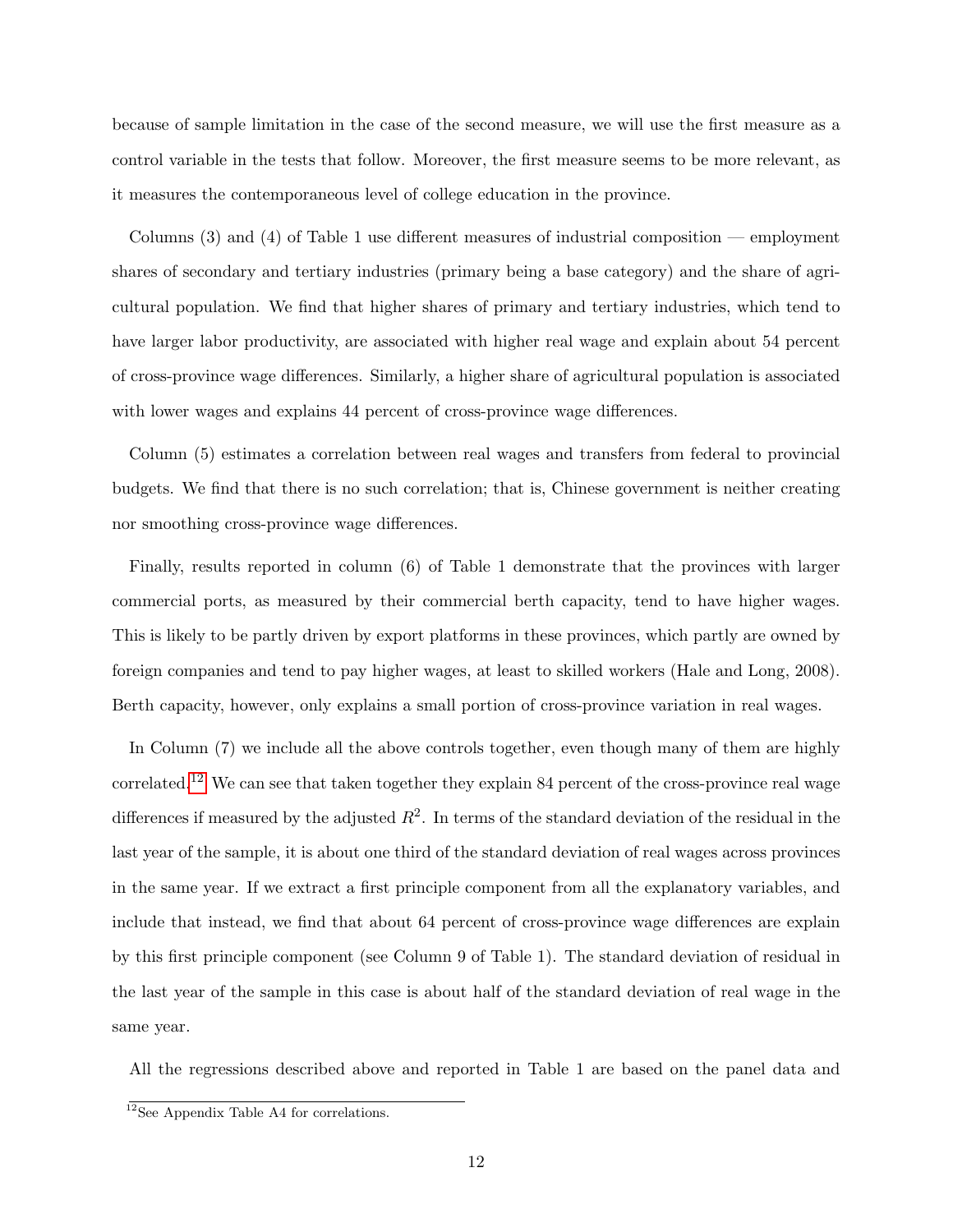therefore are identified based on time-series as well as cross-province differences. To separate the two effects we first include province fixed effects in our regressions with all controls and with the first principle component (Columns (8) and (10) of Table 1). We find that only education measures are significantly correlated with within variation in real wages, with fixed effects absorbing all other cross-province differences. Overall, regressions with fixed effects do not perform much better than regressions without. This indicates that, as we discussed above, the results are identified off of cross-province rather than within differences. We confirm this once again by re-estimating all the regressions in Table 1 with either a linear trend or with year fixed effects and find that the results remain almost identical.[13](#page--1-0)

### 4.2 Labor mobility

Before addressing the question of whether cross–province migration offsets some of the wage differences, we have to establish that cross–province migration is at least in part driven by wage differences. To this end, in Table 2 we test whether cross–province migration into urban areas between years  $t-5$  and t is correlated with differences in real wages across provinces in  $t-5$ , where  $t \in \{2000, 2010\}$  is the year of the census. Similarly, in Table 3 we test whether cross-province migration between years  $t - 5$  and t is correlated with differences in real wages in  $t - 10$  and differences in growth rates of real wage between  $t - 10$  and  $t - 5$ . In both specifications, migration does not affect wage differences because it occurs after the real wage is measured. We find that both the level and the growth rate of real wages have positive effect on migration into urban areas of a given province from other provinces.[14](#page--1-0) These results hold even when we control for the explanatory variables that we found to be important in the first part of our analysis. These results are also robust to including a different intercept for the observations resulting from the later, 2010, census period.[15](#page--1-0) Not surprisingly, province fixed effects absorb the effects of the wage level, but not of

 $13$ The results of these regressions are not reported in interest of space. The effect of linear trend is not significant in most regressions.

 $14$ For comparison, Tables A.5. and A.6. provide the same analysis for rural to urban migration within provinces. These results show that for the within-province migration growth rate of wages matters more than the level.

<sup>&</sup>lt;sup>15</sup>Even though a later period indicator does enter significantly, we chose to report benchmark regressions for consistency. In the interest of space we do not report regressions with the second period dummy, but they are available upon request.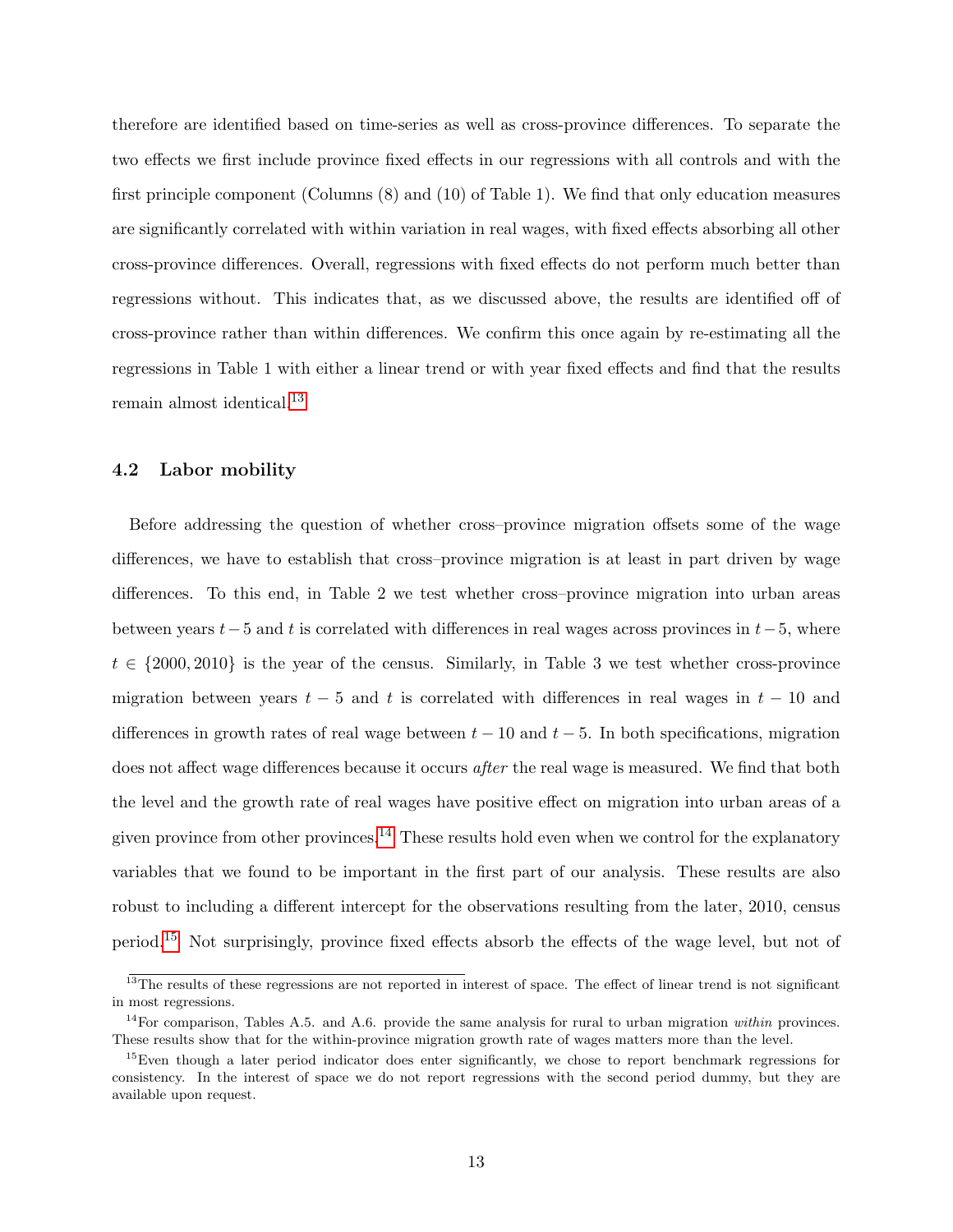wage growth. Importantly, two-thirds to three-quarters of variation in migration flows is explained by levels of and changes in real wages alone.

Coefficients on other explanatory variables have expected signs — higher education and larger share of tertiary industries attract more migrants, while higher share of agricultural population lower the inflow of migrants. Interestingly, share of secondary industries, while associated with higher wages (See Table 1), has a negative effect on migration. This shows that once wage differences are accounted for, secondary industries are not particularly attractive to permanent migrants.<sup>[16](#page--1-0)</sup> Berth capacity does not enter significantly in these regressions.

Having established that migration is indeed driven by wage differences, we now turn to the main question of interest — does migration offset any of the wage differences? To this end, we estimate the effect of cross–province migration into urban areas between years  $t-5$  and t on real wage in  $t+1$ , while controlling for our explanatory variables in  $t+1$ , where  $t \in 2000, 2010$  is a census year. The results are reported in Table 4.[17](#page--1-0)

In column (1) we see that, far from offsetting wage differences, higher migration is associated with higher real wage. This effect is spurious, however. Because real wage differences across provinces are highly persistent over time, migration in  $t - 5$  to t may be endogenous even with respect to  $t + 1$  real wages. To rule out this possibility, we add real wage in  $t - 5$  as an additional control variable. As we can see from column (12), where real wage in  $t - 5$  is the only regressor, real wage is, indeed, highly persistent.[18](#page--1-0)

We can see that once the real wage in  $t - 5$  control is included, migration has a much smaller positive effect on real wages (Column (2)) and no statistically significant effect in subsequent regressions that include  $t+1$  variables that we found important in explaining real wage. Moreover, the reduction in the variance of the residual is minimal to nil (compare column (2) with column (12)). We conclude, therefore, that cross–province migration that occurred between 1995 and

 $16$ Note that our migration data are unlikely to include temporary migrant workers.

 $17$ For comparison, results of similar tests for rural to urban migration within provinces are reported in Table A.7. The results for the within-province migration are once again very similar to those discussed below for the cross-province migration.

<sup>&</sup>lt;sup>18</sup>All the results we discuss here are not affected by the inclusion of an indicator for the later census sample. These regressions are not reported in interest of space but are available upon request.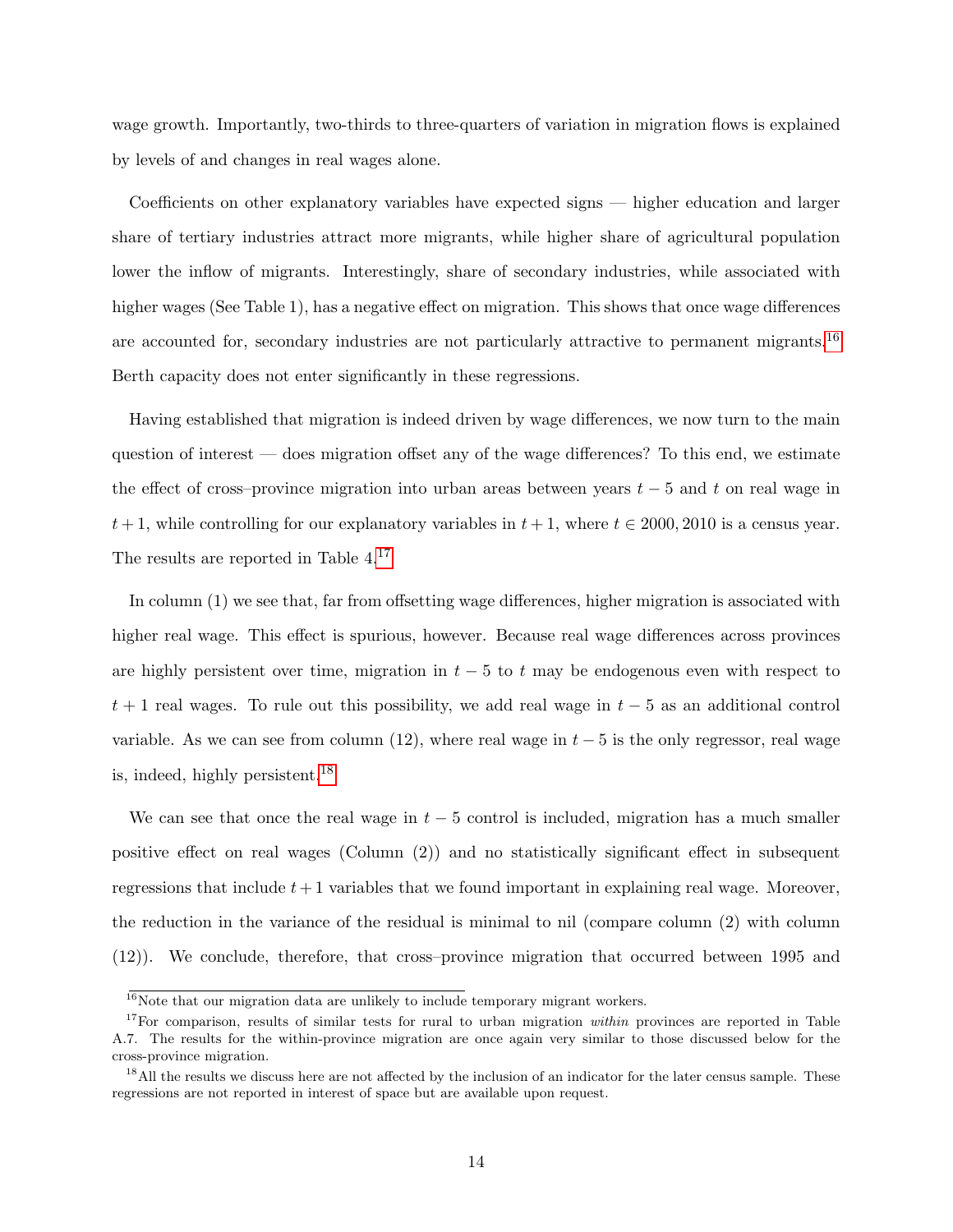2000 as well as between 2005 and 2010 did not produce any equalizing effects for real wages in subsequently years. This is not particularly surprising, since, as we discussed in the Introduction and in Section 2, the effects of hukou system on restricting migration are still substantial and therefore observed migration, although driven by real wage differences, is not sufficient to offset them.

# 5 Conclusion

Provincial statistics show that regional inequality in China has been persistent in the last two decades. We find that main sources of this persistence were structural and long–term factors such as labor quality, industrial composition, regional labor supply, and geographical location. We find that inter–provincial transfers did not offset wage inequality during our sample period, and neither did inter–province migration. These findings suggest that regional income inequality in China is not likely to go away in the near future.

While we believe that fully removing barriers to labor mobility will help reduce cross–province wage inequality, we are aware of the fact that urban infrastructure is unable to accommodate large inflows of new migrants. We therefore view the message of this paper as more positive than normative — given the gradual nature of structural changes and urban infrastructure development, we should expect that regional inequality in China will persist for quite some time.

A policy implication of this observation is that social tensions that arise due to such inequality may need to be addressed in the short run through redistribution. According to our analysis, such redistribution has not been present during our sample period (at least not in the measures we considered). Chinese government, however, recognizes inequality as an important problem, which is reflected in its most recent five–year plan.

# References

BAO, S., O. B. BODVARSSON, J. W. HOU, AND Y. ZHAO (2011): "The Regulation of Migration in a Transition Economy: China's Hukou System," Contemporary Economic Policy, 29(4), 564–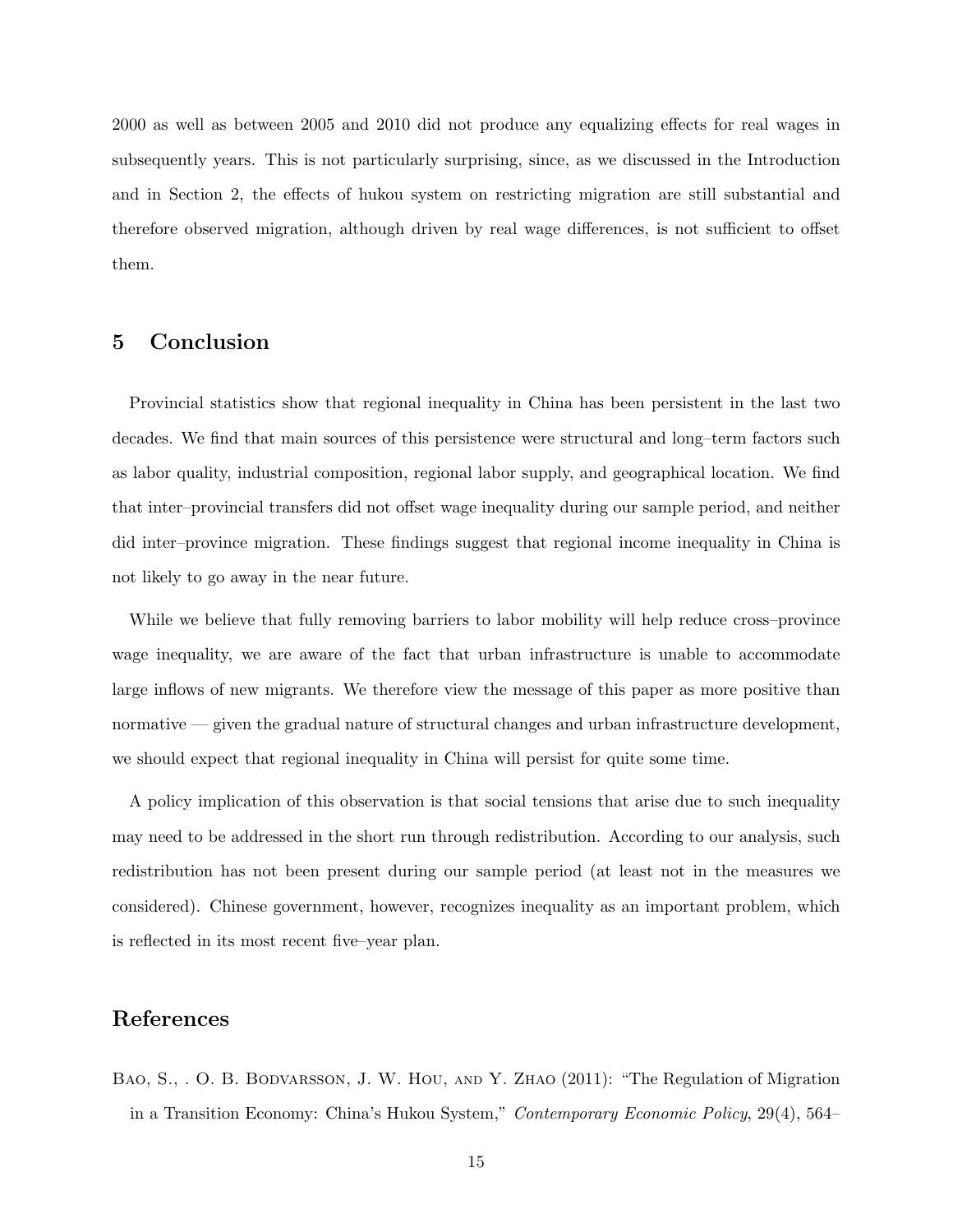- Caballero, J., C. Candelaria, and G. Hale (2009): "Bank Relationships and the Depth of the Current Economic Crisis," Economic Letter December 14, FRBSF.
- Candelaria, C., M. Daly, and G. Hale (2009): "Interprovincial Inequality in China," FRBSF Economic Letter, 2009-13.
- CHAN, K. W. (2009): "The Chinese Hukou System at 50," Eurasian Geography and Economics, 50(2), 197–221.
- Chan, K. W., and W. Buckingham (2008): "Is China Abolishing the Hukou System?," The China Quarterly, 196, 582–606.
- Chan, K. W., and Y. Hu (2003): "Urbanization in China in the 1990s: New Definition, Different Series, and Revised Trends," The China Review, 3(2), 49–71.
- Chan, K. W., and L. Zhang (1999): "The Hukou System and Rural-Urban Migration in China: Processes and Changes," The China Quarterly, 160, 818–855.
- Chen, J., and B. Fleisher (1996): "Regional Inequality and Economic Growth in China," Journal of Comparative Economics, 22, 141–164.
- Fan, C. C. (2005): "Interprovincial Migration, Population Redistribution, and Regional Development in China: 1990 and 2000 Census Comparisons," The Professional Geographer, 57(2), 295–311.
- Fujita, M., and D. Hu (2001): "Regional disparity in China 19851994: The effects of globalization and economic liberalization," The Annals of Regional Science, 35(1), 3–37.
- Hale, G., and C. Long (2008): "Did Foreign Direct Investment Put an Upward Pressure on Wages in China?," IMF Economic Review, (3), 404–430.
- Huber, P. (2006): "Regional Labor Market Developments in Transition," World Bank Policy Research Working Paper No. 3896.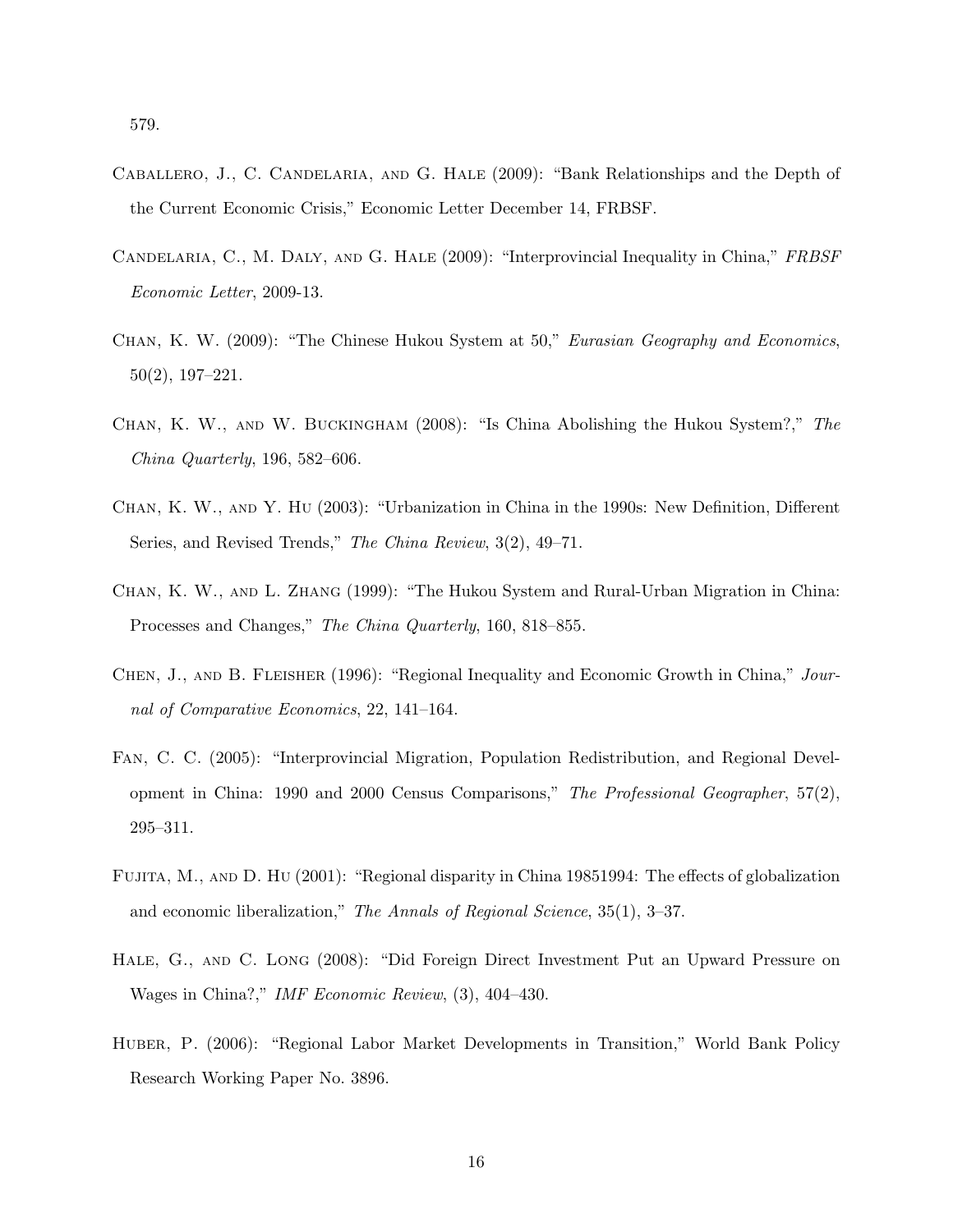- Jian, T., J. D. Sachs, and A. M. Warner (1996): "Trends in Regional Inequality in China," China Economic Review, 7(1), 1–21.
- Kanbur, R., and X. Zhang (1999): "Which Regional Inequality? The Evolution of Rural-Urban and Inland-Coastal Inequality in China from 1983 to 1995," Journal of Comparative Economics,  $27(4)$ .
- (2005): "Fifty Years of Regional Inequality in China: A Journey through Central Planning, Reform, and Openness," Review of Development Economics, 9(1), 87–106.
- LAVELY, W. (2001): "First Impressions from the 2000 Census of China," *Population and Develop*ment Review, 27(4), 755–769.
- MAGRINI, S. (2007): "Regional (di)convergence," in Handbook of Regional and Urban Economics, vol. 4, pp. 2741–2796. Elsevier B.V.
- Meng, X., R. Gregory, and Y. Want (2005): "Poverty, Inequality, and Growth in Urban China, 1986-2000," Journal of Comparative Economics, 33(4), 710–729.
- Rice, P., and A. Venables (2003): "Equilibrium Regional Disparities: Theory and British Evidence," Regional Studies.
- WAN, G., M. Lu, AND Z. CHEN (2007): "Globalization and Regional Income Inequality: Empirical Evidence from within China," The Review of Income and Wealth, 53(1), 35–59.
- Wang, F.-L. (2004): "Reformed Migration Control and New Targeted People: China's Hukou System in the 2000s," The China Quarterly, 177, 115–132.
- (2005): "China's Household Registration (Hukou) System: Discrimination and Reform," Discussion paper, Congressional Statement, available at http://www.cecc.gov/pages/roundtables/090205/Wang.php.
- Whalley, J., and S. Zhang (2007): "A Numerical Simulation Analysis of (Hukou) Labour Mobility Restrictions in China," Journal of Development Economics, 83(2), 392–410.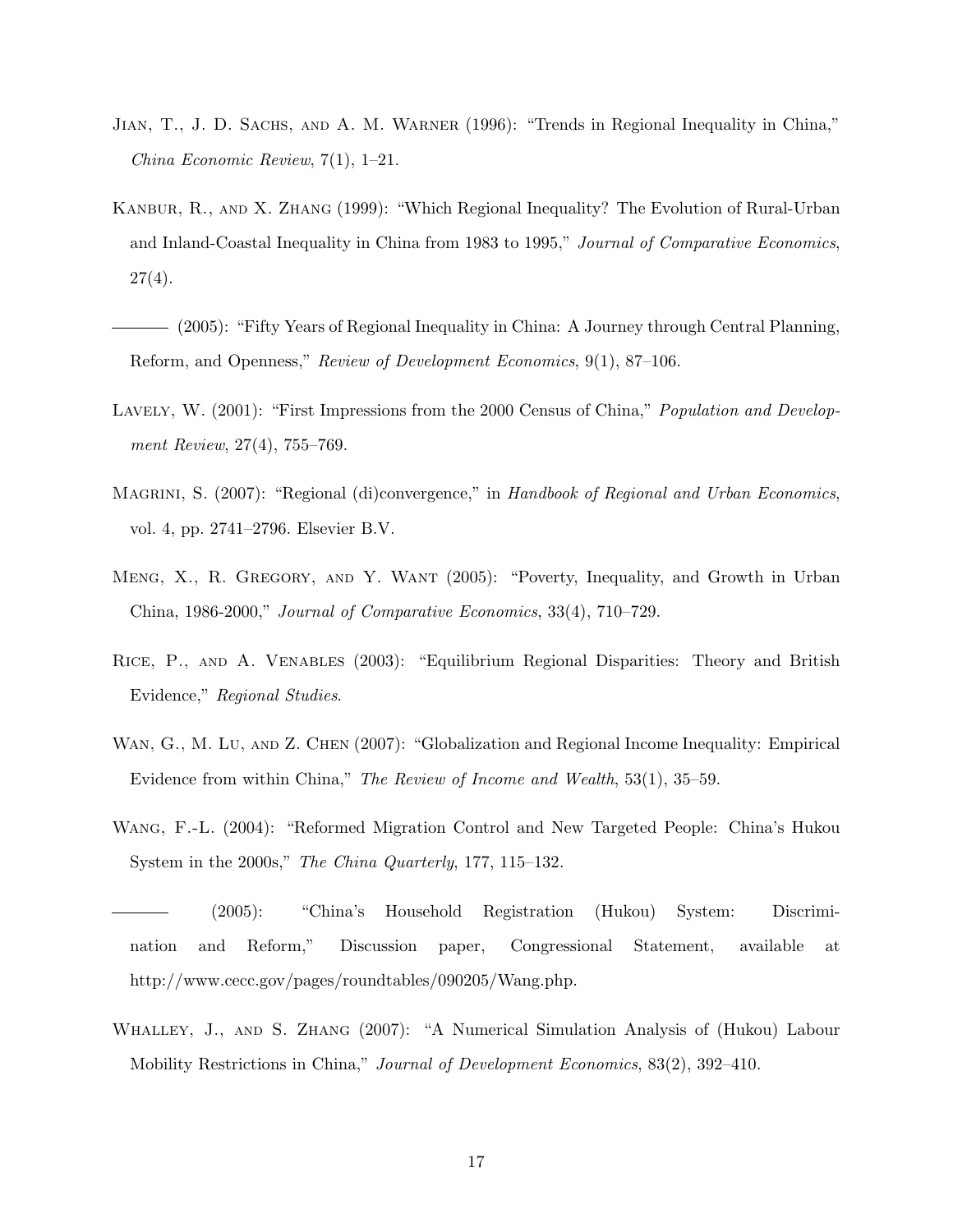- Xia, Q., L. Song, L. Shi, and S. Appleton (2013): "The Effects of the State Sector on Wage Inequality in Urban China: 19882007," IZA Discussion Paper No. 7142.
- YAO, S., AND Z. ZHANG (2001): "On Regional Inequality and Diverging Clubs: A Case Study of Contemporary China," Journal of Comparative Economics, 29(3), 466–484.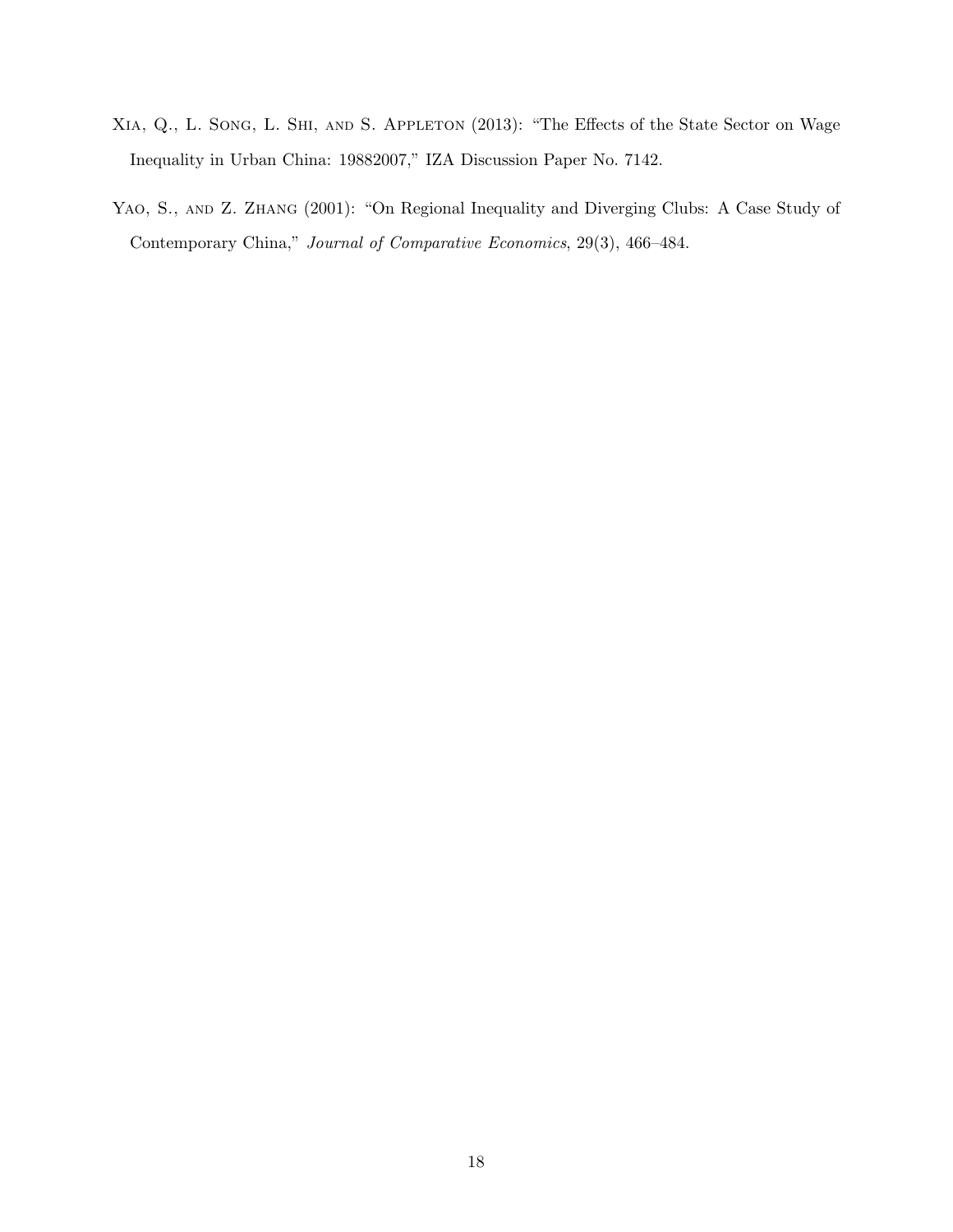

Figure 1: Disposable income in different province groups

Source: CEIC China Database, authors' calculations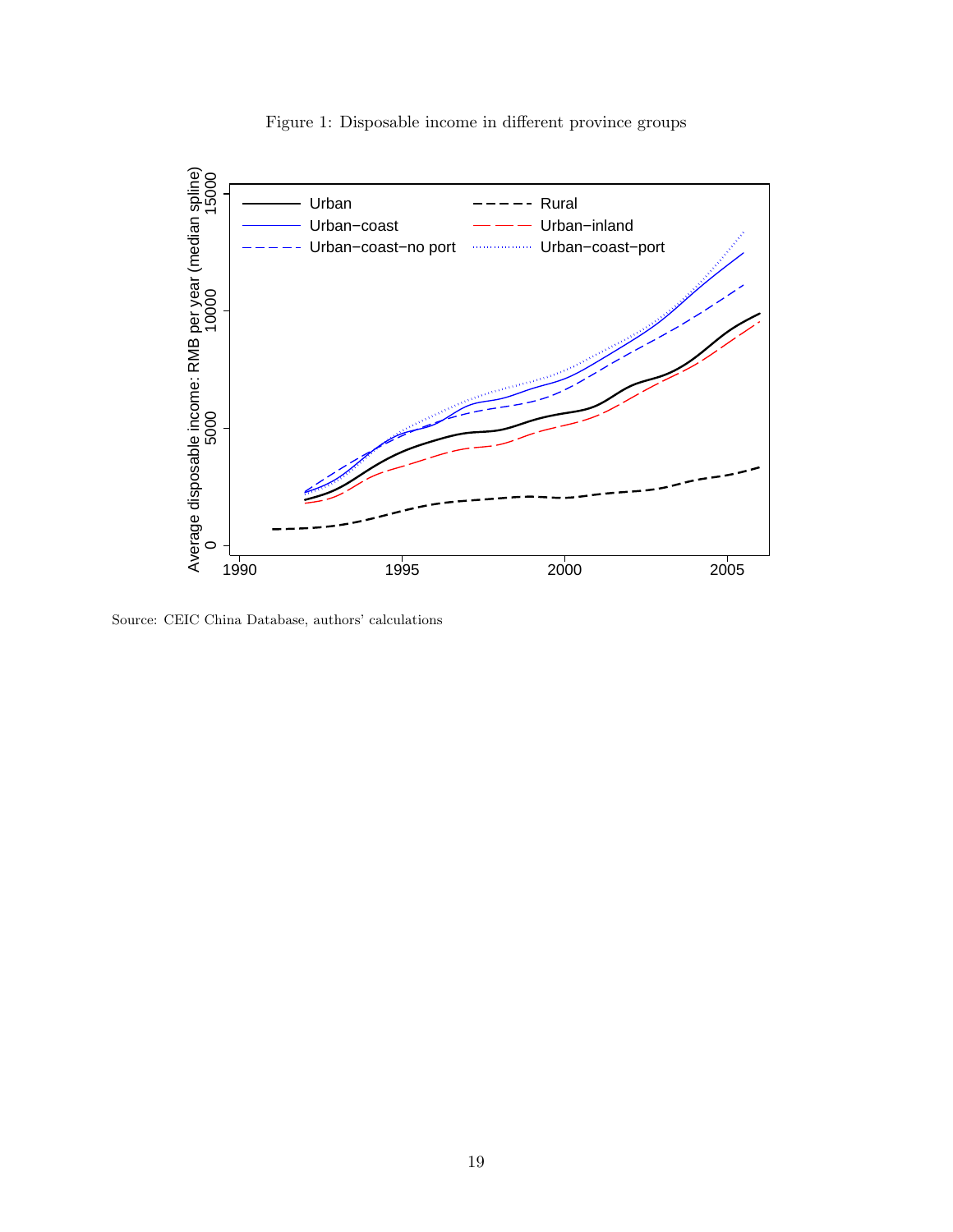

Figure 2: Inequality in nominal and real wage

Source: CEIC China Database, authors' calculations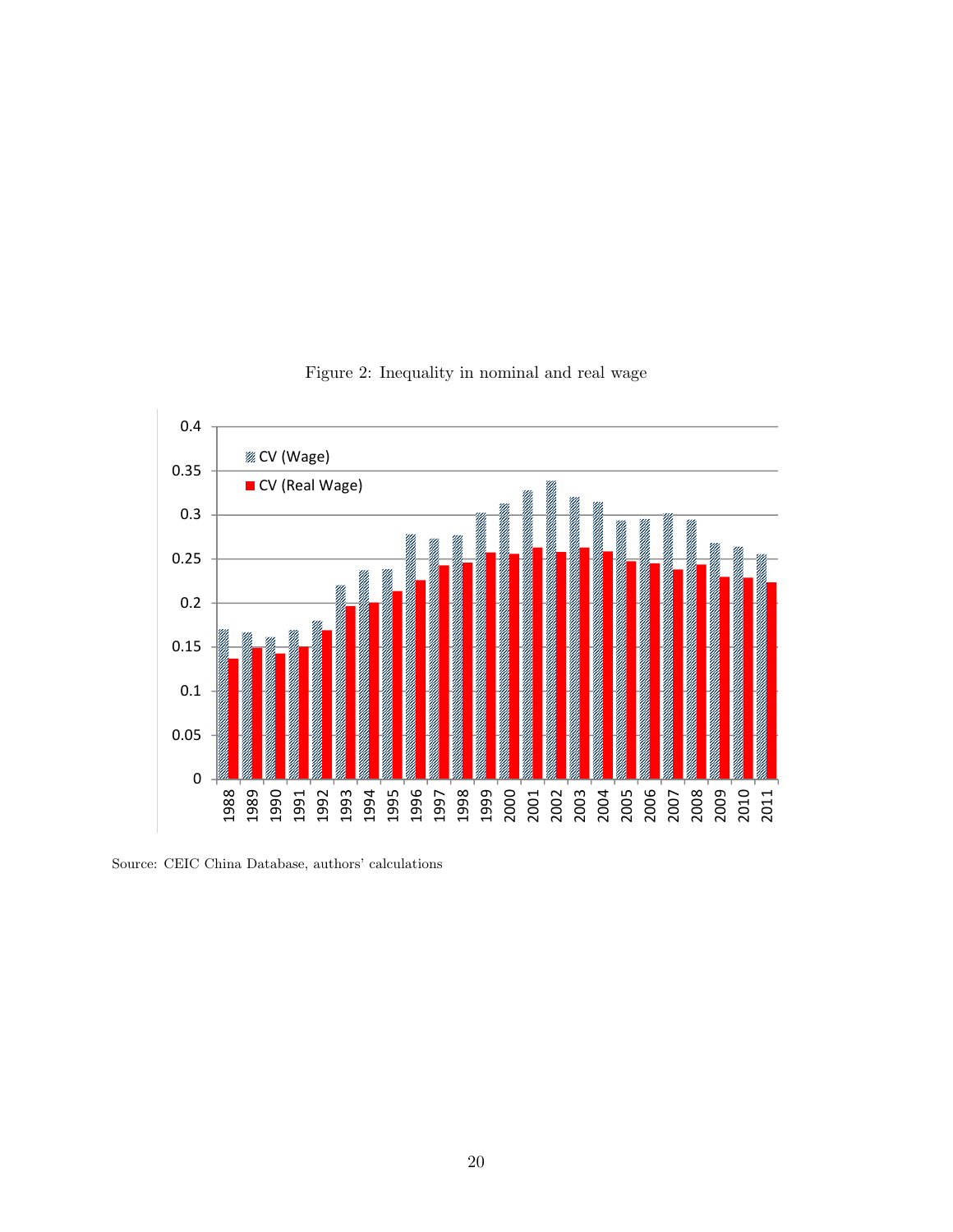|                                                                                                                |                         | $\widehat{\Omega}$ | $\widehat{\mathbb{G}}$                                      | $\widehat{\pm}$                                             | $\widetilde{\mathbf{e}}$                                           | $\widehat{6}$                                                         | $(\zeta)$                                                                          | $\circledS$                                                               | $\widehat{\mathbf{e}}$                                             | $\left(10\right)$                                                                                                                     |
|----------------------------------------------------------------------------------------------------------------|-------------------------|--------------------|-------------------------------------------------------------|-------------------------------------------------------------|--------------------------------------------------------------------|-----------------------------------------------------------------------|------------------------------------------------------------------------------------|---------------------------------------------------------------------------|--------------------------------------------------------------------|---------------------------------------------------------------------------------------------------------------------------------------|
| COLLEGE                                                                                                        | $0.129***$              |                    |                                                             |                                                             |                                                                    |                                                                       | $-0.111***$                                                                        | $-0.016$                                                                  |                                                                    |                                                                                                                                       |
|                                                                                                                | (0.029)                 |                    |                                                             |                                                             |                                                                    |                                                                       | $(0.034)$<br>0.397***                                                              | $(0.025)$<br>$0.173**$                                                    |                                                                    |                                                                                                                                       |
| EDUCATION                                                                                                      |                         | $0.383***$         |                                                             |                                                             |                                                                    |                                                                       |                                                                                    |                                                                           |                                                                    |                                                                                                                                       |
|                                                                                                                |                         | (0.026)            |                                                             |                                                             |                                                                    |                                                                       |                                                                                    |                                                                           |                                                                    |                                                                                                                                       |
| <b>SECONDARY</b>                                                                                               |                         |                    | $0.245***$                                                  |                                                             |                                                                    |                                                                       |                                                                                    |                                                                           |                                                                    |                                                                                                                                       |
|                                                                                                                |                         |                    | (0.049)                                                     |                                                             |                                                                    |                                                                       | $\begin{array}{c} (0.061) \\ 0.174^{***} \\ (0.051) \\ (0.204^{**} \\ \end{array}$ | $\begin{array}{c} (0.083) \\ -0.152^{*} \\ (0.079) \\ -0.093 \end{array}$ |                                                                    |                                                                                                                                       |
| TERTIARY                                                                                                       |                         |                    | $0.309***$                                                  |                                                             |                                                                    |                                                                       |                                                                                    |                                                                           |                                                                    |                                                                                                                                       |
|                                                                                                                |                         |                    | (0.057)                                                     |                                                             |                                                                    |                                                                       | $\begin{array}{c} (0.083) \\ 0.119 \\ (0.076) \end{array}$                         | $\begin{array}{c} (0.081) \\ 0.008 \\ (0.232) \\ -0.030 \end{array}$      |                                                                    |                                                                                                                                       |
| <b>AGRICULTURAL</b>                                                                                            |                         |                    |                                                             | $-0.662***$                                                 |                                                                    |                                                                       |                                                                                    |                                                                           |                                                                    |                                                                                                                                       |
|                                                                                                                |                         |                    |                                                             | (0.094)                                                     |                                                                    |                                                                       |                                                                                    |                                                                           |                                                                    |                                                                                                                                       |
| <b>ZGISSLOS</b>                                                                                                |                         |                    |                                                             |                                                             |                                                                    |                                                                       |                                                                                    |                                                                           |                                                                    |                                                                                                                                       |
|                                                                                                                |                         |                    |                                                             |                                                             | $(0.016)$<br>(0.063)                                               |                                                                       | $-0.075**$<br>$(0.029)$<br>$0.070$                                                 | (0.032)                                                                   |                                                                    |                                                                                                                                       |
| BERTH CAPACITY                                                                                                 |                         |                    |                                                             |                                                             |                                                                    | $0.374***$                                                            |                                                                                    | $-0.115$                                                                  |                                                                    |                                                                                                                                       |
|                                                                                                                |                         |                    |                                                             |                                                             |                                                                    | (0.123)                                                               | (0.058)                                                                            | (0.093)                                                                   |                                                                    |                                                                                                                                       |
| PCA                                                                                                            |                         |                    |                                                             |                                                             |                                                                    |                                                                       |                                                                                    |                                                                           | $9.060***$                                                         |                                                                                                                                       |
|                                                                                                                |                         |                    |                                                             |                                                             |                                                                    |                                                                       |                                                                                    |                                                                           | $(0.710)$ ${\rm N}_\odot$                                          | $-1.408$<br>(2.424)<br>Yes                                                                                                            |
| Province Fixed Effects                                                                                         | $\overline{\mathsf{X}}$ | $\frac{1}{2}$      | $\overline{R}$                                              | $\overline{\mathsf{X}}^{\mathsf{o}}$                        | $\rm \stackrel{\circ}{X}$                                          | $\mathop{\rm S}\nolimits$                                             | $\mathsf{S}^{\mathsf{O}}$                                                          | ${\rm Yes}$                                                               |                                                                    |                                                                                                                                       |
| Adj. R <sup>2</sup>                                                                                            | 0.264                   | 0.662              | 0.542                                                       | 0.436                                                       | $-0.001$                                                           | $0.29\overline{4}$                                                    | 0.839                                                                              | 0.951                                                                     | 0.636                                                              | 0.936                                                                                                                                 |
| N Obs.                                                                                                         | 532                     | 364                | 504                                                         | 392                                                         |                                                                    |                                                                       |                                                                                    | 336                                                                       |                                                                    |                                                                                                                                       |
| First data year                                                                                                | 1993                    | 1999               | $\begin{array}{c} 1993 \\ 2010 \\ 11.0 \\ 21.5 \end{array}$ | $\begin{array}{c} 1997 \\ 2010 \\ 12.0 \\ 21.5 \end{array}$ | $\begin{array}{c} 336 \\ 1999 \\ 2010 \\ 21.5 \\ 11.5 \end{array}$ | $\begin{array}{c} 532 \\ 1993 \\ 2011 \\ 19.1 \\ 19.1 \\ \end{array}$ | $\begin{array}{c} 336 \\ 1999 \\ 2010 \\ 7.5 \\ 21.5 \end{array}$                  | 1999                                                                      | $\begin{array}{c} 336 \\ 1999 \\ 2010 \\ 10.0 \\ 11.5 \end{array}$ | $\begin{array}{c} 336 \\ 1999 \\ 2010 \\ 7.9 \\ 21.5 \end{array}$                                                                     |
| Last data year $=$ $\tau$                                                                                      | 2011                    | 2011               |                                                             |                                                             |                                                                    |                                                                       |                                                                                    | $\begin{array}{c} 2010 \\ 6.9 \end{array}$                                |                                                                    |                                                                                                                                       |
| S.D. of residual $(\tau)$                                                                                      | 18.8                    | 14.6               |                                                             |                                                             |                                                                    |                                                                       |                                                                                    |                                                                           |                                                                    |                                                                                                                                       |
| S.D. of real wage $(\tau)$                                                                                     | 20.9                    | 20.9               |                                                             |                                                             |                                                                    |                                                                       |                                                                                    | 21.5                                                                      |                                                                    |                                                                                                                                       |
| Dependent variable: Average real wage, in percent                                                              |                         |                    |                                                             | deviation from China mean. 28 provinces                     |                                                                    |                                                                       |                                                                                    |                                                                           |                                                                    |                                                                                                                                       |
| Robust standard errors clustered on province are in parentheses. * $p < 0.10$ , ** $p < 0.05$ , *** $p < 0.01$ |                         |                    |                                                             |                                                             |                                                                    |                                                                       |                                                                                    |                                                                           |                                                                    |                                                                                                                                       |
| $PCA = 0.426*COLLEGE + 0.462*EDUCATION$                                                                        |                         |                    |                                                             |                                                             |                                                                    |                                                                       |                                                                                    |                                                                           |                                                                    | $+ 0.352^* \text{SDCONDARX} + 0.432^* \text{TERTIARX} - 0.455^* \text{AGRUCULTURAL} + 0.148^* \text{SUBSISY} + 0.257^* \text{BBRTHZ}$ |

PCA = 0.426\*COLLEGE + 0.462\*EDUCATION + 0.352\*SECONDARY + 0.432\*TERTIARY - 0.455\*AGRICULTURAL + 0.148\*SUBSIDY + 0.257\*BERTH

Table 1: What are the reasons for wage inequality? Table 1: What are the reasons for wage inequality?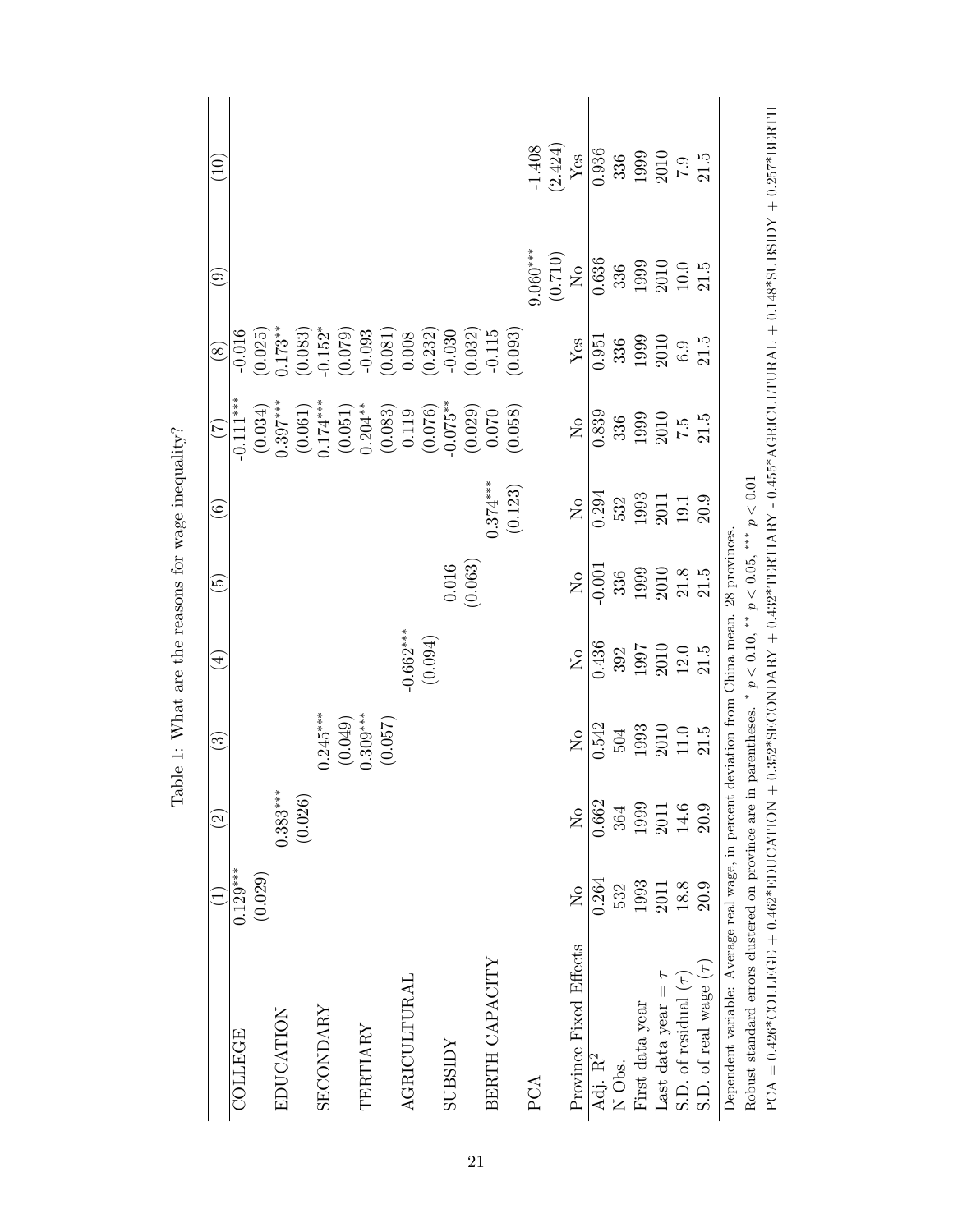|                                                                                                                                                        |                         | $\widetilde{\mathfrak{O}}$ | $\widetilde{\mathbb{C}}$ | $\widehat{\mathbb{F}}$ | <u>್ರ</u>             | $\widehat{\odot}$       | E                    | $\circledast$  | ම         |
|--------------------------------------------------------------------------------------------------------------------------------------------------------|-------------------------|----------------------------|--------------------------|------------------------|-----------------------|-------------------------|----------------------|----------------|-----------|
| REAL WAGE <sub>t-5</sub>                                                                                                                               | $20.686***$             | $17.100***$                | $15.769***$              | $14.538***$            | $21.178***$           | $15.517***$             | 7.418                | $14.034***$    | 7.049     |
|                                                                                                                                                        | (3.223)                 | (2.202)                    | (1.834)                  | (1.686)                | (5.071)               | (2.294)                 | (7.519)              | (2.307)        | 10.681)   |
| $\mathrm{COLLEGE}_{t-5}$                                                                                                                               |                         | $1.569***$                 |                          |                        |                       | 0.479                   | $6.462***$           |                |           |
|                                                                                                                                                        |                         | (0.284)                    |                          |                        |                       | (0.779)                 | $(2.479)$<br>$2.106$ |                |           |
| ${\tt SECONDARY}_{t-5}$                                                                                                                                |                         |                            | $2.464***$               |                        |                       | $-4.293***$             |                      |                |           |
|                                                                                                                                                        |                         |                            | (0.885)                  |                        |                       | (0.932)                 | (3.073)              |                |           |
| $\label{eq:TRITARY} \text{TERITARY}_{t-5}$                                                                                                             |                         |                            | $9.539***$               |                        |                       | 5.086*                  | $-4.111$             |                |           |
|                                                                                                                                                        |                         |                            | (1.012)                  |                        |                       | (2.625)                 | (7.783)              |                |           |
| $\label{eq:ag_1} {\bf AGRICULTURAL}_{t-2.5}$                                                                                                           |                         |                            |                          | $9.526***$             |                       | $-6.572***$             | 9.188                |                |           |
|                                                                                                                                                        |                         |                            |                          | (2.072)                |                       | (2.338)                 | 14.929)              |                |           |
| BERTH CAPACITY $_{t-5}$                                                                                                                                |                         |                            |                          |                        | $-0.660$              | 1.564                   | 9.154                |                |           |
|                                                                                                                                                        |                         |                            |                          |                        | (3.303)               | (1.846)                 | (5.629)              |                |           |
| PCA                                                                                                                                                    |                         |                            |                          |                        |                       |                         |                      | $105.967***$   | -236.048  |
|                                                                                                                                                        |                         |                            |                          |                        |                       |                         |                      | (23.714)       | (255.327) |
| Province Fixed Effects                                                                                                                                 | $\overline{\mathsf{X}}$ | $\overline{\mathsf{X}}$    | $\overline{\mathsf{X}}$  | $\mathcal{L}^{\circ}$  | $\mathcal{L}^{\circ}$ | $\overline{\mathsf{X}}$ | Yes                  | $\overline{R}$ | Yes       |
| Adj. R <sup>2</sup>                                                                                                                                    | 0.687                   | 0.736                      | 0.827                    | 0.787                  | 0.682                 | 0.849                   | 0.891                | 0.745          | 0.776     |
| S.D. of residual in 2010                                                                                                                               | 323.8                   | 284.3                      | 226.0                    | 256.1                  | 320.2                 | 213.6                   | 106.7                | 287.5          | 146.2     |
| S.D. of inmigration in 2010                                                                                                                            | 660.8                   | 660.8                      | 660.8                    | 660.8                  | 660.8                 | 660.8                   | 660.8                | 660.8          | 660.8     |
| Dependent variable: Migration to Urban area of province <i>i</i> from outside province <i>i</i> in 1995-2000 or cross-province migration in 2005-2010, |                         |                            |                          |                        |                       |                         |                      |                |           |
| in bp of total province population in 1997 or 2007, respectively.                                                                                      |                         |                            |                          |                        |                       |                         |                      |                |           |

28 provinces, 56 observations. Robust standard errors clustered on province are in parentheses.

 $t={\rm Census}$  year: 2000 or 2010.  $t =$  Census year: 2000 or 2010.

28 provinces, 56 observations. Robust standard errors clustered on province are in parentheses. \*  $p < 0.10$ , \*\*  $p < 0.05$ , \*\*\*  $p < 0.01$ 

PCA = 0.473\*(COLLEGEt−5) + 0.451\*(SECONDARYt−5) + 0.468\*(TERTIARYt−5) - 0.495\*(AGRICULTURALt−2.5) + 0.330\*(BERTHt−5)

 $\text{PCA} = 0.473*(\text{COLLEGE}_{t-5}) + 0.451*(\text{SECONDARY}_{t-5}) + 0.468*(\text{TERTIARY}_{t-5}) - 0.495*(\text{AGRICULTURAL}_{t-2.5}) + 0.330*(\text{BERTH}_{t-5})$ 

\*  $p < 0.10$ , \*\*  $p < 0.05$ , \*\*\*  $p < 0.01$ 

Table 2: Is migration explained by inequality in wages? Inter-provincial results Table 2: Is migration explained by inequality in wages? Inter-provincial results

22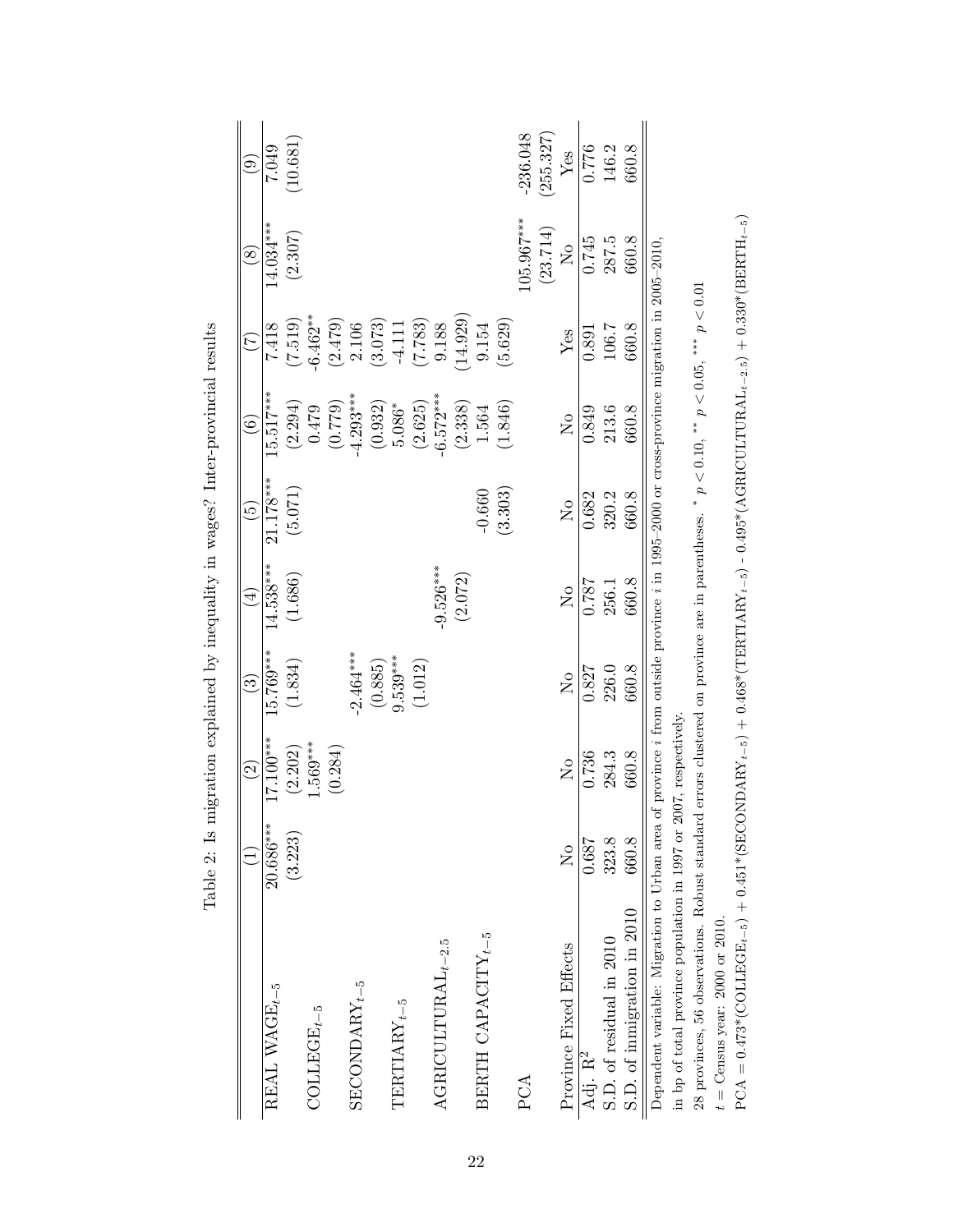|                                                           |                                      | $\widehat{\mathfrak{S}}$ | $\widehat{\mathbb{G}}$    | $\overline{4}$             | $\widetilde{5}$                                                                        | $\widehat{6}$                                   | E                                                       | $\circledS$             | ම          |
|-----------------------------------------------------------|--------------------------------------|--------------------------|---------------------------|----------------------------|----------------------------------------------------------------------------------------|-------------------------------------------------|---------------------------------------------------------|-------------------------|------------|
| $\rm REAL$ WAGE <sub>t-5</sub> /REAL WAGE <sub>t-10</sub> | $52.365***$                          | $47.656***$              | $37.876***$               | 44.616***                  | $58.340***$                                                                            | $43.176***$                                     | $29.667*$                                               | $42.279***$             | 42.444***  |
|                                                           | (11.746)                             | (9.914)                  | (7.203)                   | (8.026)                    | (15.273)                                                                               | (8.657)                                         | 15.594                                                  | (9.520)                 | (13.457)   |
| REAL WAGE $_{t-10}$                                       | $22.353***$                          | $18.497***$              | $17.321***$               | $5.956***$                 | 25.098***                                                                              | $8.132***$                                      | 12.053                                                  | $5.898***$              | $0.672***$ |
|                                                           | (3.207)                              | (1.920)                  | (1.747)                   | (1.533)                    | (5.281)                                                                                |                                                 | (8.359)                                                 | (2.117)                 | (5.768)    |
| $\mathrm{COLLEGE}_{t-5}$                                  |                                      | $1.748***$               |                           |                            |                                                                                        | $\begin{array}{c} (2.335) \\ 0.822 \end{array}$ | $4.241***$                                              |                         |            |
|                                                           |                                      | (0.263)                  |                           |                            |                                                                                        | (0.629)                                         | $(1.833)$<br>0.809                                      |                         |            |
| ${\tt SECONDARY}_{t-5}$                                   |                                      |                          | $2.112**$                 |                            |                                                                                        | $-3.177***$                                     |                                                         |                         |            |
|                                                           |                                      |                          | (0.795)                   |                            |                                                                                        | $(0.812)$<br>4.749*                             |                                                         |                         |            |
| $\label{eq:TRITARY} \textbf{TRRTARY}_{t-5}$               |                                      |                          | $9.274***$                |                            |                                                                                        |                                                 | $\begin{array}{c} (3.331) \\ \text{-}2.114 \end{array}$ |                         |            |
|                                                           |                                      |                          | (1.055)                   |                            |                                                                                        | (2.516)                                         | (4.690)                                                 |                         |            |
| $\label{eq:agra} {\bf AGRICULTURAL}_{t-2.5}$              |                                      |                          |                           | 8.899***                   |                                                                                        | $-4.507***$                                     | 4.031                                                   |                         |            |
|                                                           |                                      |                          |                           | (2.316)                    |                                                                                        | (2.042)                                         | 10.080)                                                 |                         |            |
| BERTH CAPACITY $_{t-5}$                                   |                                      |                          |                           |                            | $-3.263$                                                                               | $-0.736$                                        | $1.010\,$                                               |                         |            |
|                                                           |                                      |                          |                           |                            | (3.469)                                                                                | (1.616)                                         | (2.653)                                                 |                         |            |
| PCA                                                       |                                      |                          |                           |                            |                                                                                        |                                                 |                                                         | 99.276***               | 223.414    |
|                                                           |                                      |                          |                           |                            |                                                                                        |                                                 |                                                         | (27.022)                | (163.428)  |
| Province Fixed Effects                                    | $\overline{\mathsf{X}}^{\mathsf{o}}$ | $\overline{\mathsf{z}}$  | $\mathsf{S}^{\mathsf{O}}$ | $\mathcal{L}_{\mathsf{O}}$ | $\mathsf{S}^{\mathsf{O}}$                                                              | $\mathop{\Sigma}\limits^{\circ}$                | Yes                                                     | $\overline{\mathsf{z}}$ | Yes        |
| Adj. R <sup>2</sup>                                       | 0.746                                | 0.817                    | 0.883                     | 0.832                      | 0.755                                                                                  | 0.894                                           | 0.906                                                   | 0.803                   | 0.894      |
| S.D. of residual in 2010                                  | 328.0                                | 267.1                    | 209.5                     | 260.3                      | 311.4                                                                                  | 188.6                                           | $103.0\,$                                               | 284.7                   | 119.4      |
| S.D. of inmigration in 2010                               | 660.8                                | 660.8                    | 660.8                     | 660.8                      | 660.8                                                                                  | 660.8                                           | 660.8                                                   | 660.8                   | 660.8      |
| Dependent variable: Migration to Urban area of provinc    |                                      |                          |                           |                            | se i from outside province i in 1995-2000 or cross-province migration in $2005-2010$ . |                                                 |                                                         |                         |            |

Table 3: Is migration explained by inequality in wage growth? Inter-provincial results Table 3: Is migration explained by inequality in wage growth? Inter-provincial results

28 provinces, 56 observations. Robust standard errors clustered on province are in parentheses. \*  $p < 0.10$ , \*\*  $p < 0.05$ , \*\*\*  $p < 0.01$ \*  $p < 0.10$ , \*\*  $p < 0.05$ , \*\*\*  $p < 0.01$ 28 provinces, 56 observations. Robust standard errors clustered on province are in parentheses. in bp of total province population in 1997 or 2007, respectively. in bp of total province population in 1997 or 2007, respectively.

 $t={\rm Census}$  year: 2000 or 2010.  $t =$  Census year: 2000 or 2010.

 ${\rm PCA}=0.473^*((\mathrm{COLLEGE}_{t-5})+0.451^*(\mathrm{SECONDARY}_{t-5})+0.468^*(\mathrm{TERTIARY}_{t-5})-0.495^*(\mathrm{AGRICULTURAL}_{t-2.5})+0.330^*(\mathrm{BERTH}_{t-5})$ PCA = 0.473\*(COLLEGEt−5) + 0.451\*(SECONDARYt−5) + 0.468\*(TERTIARYt−5) - 0.495\*(AGRICULTURALt−2.5) + 0.330\*(BERTHt−5)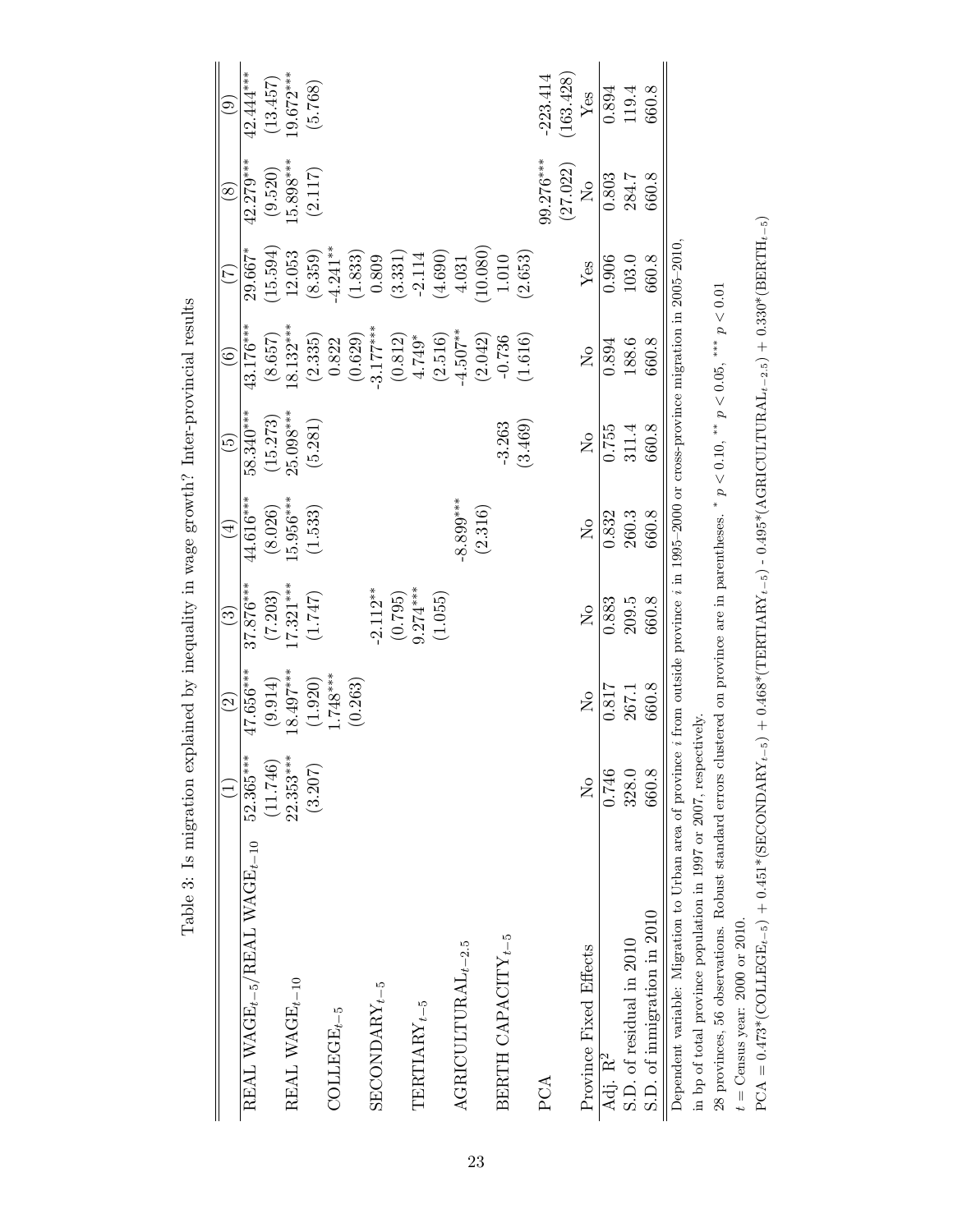|                                                                                                 |                | $\widehat{\mathfrak{S}}$ | $\widehat{3}$                                                  | $\widehat{\mathcal{A}}$                    | $\widetilde{\Theta}$                           | $\widehat{c}$                                                                      | E                          | $\circledast$                                                                                                                                                                                                                                                                                                            | $\widehat{e}$                                                                                                                                                                                                                                                                                    | $\left(10\right)$                                               |                                                             | $\widetilde{\Xi}$              |
|-------------------------------------------------------------------------------------------------|----------------|--------------------------|----------------------------------------------------------------|--------------------------------------------|------------------------------------------------|------------------------------------------------------------------------------------|----------------------------|--------------------------------------------------------------------------------------------------------------------------------------------------------------------------------------------------------------------------------------------------------------------------------------------------------------------------|--------------------------------------------------------------------------------------------------------------------------------------------------------------------------------------------------------------------------------------------------------------------------------------------------|-----------------------------------------------------------------|-------------------------------------------------------------|--------------------------------|
| IN-MIGRATION <sup>a</sup>                                                                       | $34.397***$    | $5.247***$               |                                                                |                                            | 2.267                                          |                                                                                    | $5.367**$                  | $1.898\,$                                                                                                                                                                                                                                                                                                                | 3.383                                                                                                                                                                                                                                                                                            | 0.725                                                           | $-10.334$                                                   |                                |
|                                                                                                 | (4.003)        | (1.820)                  | $\begin{array}{c} 3.603 \\ (2.431) \\ 0.851^{***} \end{array}$ |                                            |                                                |                                                                                    |                            |                                                                                                                                                                                                                                                                                                                          |                                                                                                                                                                                                                                                                                                  | $(2.675)$<br>$0.790***$<br>$(0.046)$                            |                                                             |                                |
| REAL WAGE <sub><math>t-5</math></sub>                                                           |                | $0.871***$               |                                                                |                                            |                                                |                                                                                    |                            |                                                                                                                                                                                                                                                                                                                          |                                                                                                                                                                                                                                                                                                  |                                                                 |                                                             |                                |
|                                                                                                 |                | (0.062)                  | $\begin{array}{c} (0.045) \\ 0.038 \\ (0.024) \end{array}$     | $(3.080)$<br>(3.080)<br>(0.049)<br>(0.049) | $(4.438)$<br>.756***<br>.0.079)                | $\begin{array}{c} \hline 0.072 \ (2.955) \ (3.957^{***} \ 0.877^{***} \end{array}$ | $(2.012)$<br>$0.905***$    | $\begin{array}{l} (3.688) \\ 7.714^{***} \\ (0.111) \\ (0.038) \\ (0.038) \\ (0.060) \\ (0.060) \\ (0.061) \\ (0.062) \\ (0.051) \\ (0.002) \\ (0.011) \\ (0.002) \\ (0.011) \\ (0.002) \\ (0.004) \\ (0.004) \\ (0.004) \\ (0.004) \\ (0.004) \\ (0.005) \\ (0.005) \\ (0.004) \\ (0.005) \\ (0.005) \\ (0.005) \\ (0.$ | $\begin{array}{l} (8.249) \\ 0.436 \\ 0.0149 \\ 0.017 \\ 0.017 \\ 0.011 \\ 0.011 \\ 0.011 \\ 0.008 \\ 0.008 \\ 0.008 \\ 0.008 \\ 0.008 \\ 0.008 \\ 0.008 \\ 0.008 \\ 0.0008 \\ 0.0008 \\ 0.0008 \\ 0.0008 \\ 0.0008 \\ 0.0008 \\ 0.0009 \\ 0.0009 \\ 0.0009 \\ 0.0009 \\ 0.0009 \\ 0.0009 \\ 0.$ |                                                                 | $\begin{array}{c} (16.819) \\ 0.538 \\ (0.522) \end{array}$ | $(510.07)$<br>****074)         |
| $\mathrm{COLLEGE}_{t+1}$                                                                        |                |                          |                                                                |                                            |                                                |                                                                                    |                            |                                                                                                                                                                                                                                                                                                                          |                                                                                                                                                                                                                                                                                                  |                                                                 |                                                             |                                |
|                                                                                                 |                |                          |                                                                |                                            |                                                |                                                                                    |                            |                                                                                                                                                                                                                                                                                                                          |                                                                                                                                                                                                                                                                                                  |                                                                 |                                                             |                                |
| EDUCATION $_{t+1}$                                                                              |                |                          |                                                                |                                            |                                                |                                                                                    |                            |                                                                                                                                                                                                                                                                                                                          |                                                                                                                                                                                                                                                                                                  |                                                                 |                                                             |                                |
|                                                                                                 |                |                          |                                                                | $0.129***$<br>(0.036)                      |                                                |                                                                                    |                            |                                                                                                                                                                                                                                                                                                                          |                                                                                                                                                                                                                                                                                                  |                                                                 |                                                             |                                |
| $\operatorname{SECONDARY}_{t+1}$                                                                |                |                          |                                                                |                                            |                                                |                                                                                    |                            |                                                                                                                                                                                                                                                                                                                          |                                                                                                                                                                                                                                                                                                  |                                                                 |                                                             |                                |
|                                                                                                 |                |                          |                                                                |                                            | $1.079**$<br>$(0.033)$<br>$0.111$<br>$(0.067)$ |                                                                                    |                            |                                                                                                                                                                                                                                                                                                                          |                                                                                                                                                                                                                                                                                                  |                                                                 |                                                             |                                |
| $\label{eq:TRITI} \textbf{TRRTIARY}_{t+1}$                                                      |                |                          |                                                                |                                            |                                                |                                                                                    |                            |                                                                                                                                                                                                                                                                                                                          |                                                                                                                                                                                                                                                                                                  |                                                                 |                                                             |                                |
|                                                                                                 |                |                          |                                                                |                                            |                                                |                                                                                    |                            |                                                                                                                                                                                                                                                                                                                          |                                                                                                                                                                                                                                                                                                  |                                                                 |                                                             |                                |
| ${\bf AGRICULTURAL}_{t+1}$                                                                      |                |                          |                                                                |                                            |                                                | $-0.148**$<br>(0.054)                                                              |                            |                                                                                                                                                                                                                                                                                                                          |                                                                                                                                                                                                                                                                                                  |                                                                 |                                                             |                                |
|                                                                                                 |                |                          |                                                                |                                            |                                                |                                                                                    |                            |                                                                                                                                                                                                                                                                                                                          |                                                                                                                                                                                                                                                                                                  |                                                                 |                                                             |                                |
| BERTH CAPACITY $_{t+1}$                                                                         |                |                          |                                                                |                                            |                                                |                                                                                    | $-0.033$<br>$(0.045)$      |                                                                                                                                                                                                                                                                                                                          |                                                                                                                                                                                                                                                                                                  |                                                                 |                                                             |                                |
|                                                                                                 |                |                          |                                                                |                                            |                                                |                                                                                    |                            |                                                                                                                                                                                                                                                                                                                          |                                                                                                                                                                                                                                                                                                  |                                                                 |                                                             |                                |
| PCA                                                                                             |                |                          |                                                                |                                            |                                                |                                                                                    |                            |                                                                                                                                                                                                                                                                                                                          |                                                                                                                                                                                                                                                                                                  |                                                                 |                                                             |                                |
|                                                                                                 |                |                          |                                                                |                                            |                                                |                                                                                    |                            |                                                                                                                                                                                                                                                                                                                          |                                                                                                                                                                                                                                                                                                  | $\begin{array}{c} 2.608^{***} \ (0.797) \ {\rm No} \end{array}$ | $\frac{-4.114}{\text{Yes}}$                                 |                                |
| Province Fixed Effects                                                                          | $\overline{R}$ | $\overline{\mathsf{X}}$  | $\overline{N}$                                                 | $\mathcal{L}_{\mathsf{O}}$                 |                                                | $\mathsf{S}^{\mathsf{O}}$                                                          |                            | $\mathop{\mathsf{S}}\nolimits$                                                                                                                                                                                                                                                                                           | $\operatorname{Yes}$                                                                                                                                                                                                                                                                             |                                                                 |                                                             | $\mathop{\mathsf{S}}\nolimits$ |
| Adj. R <sup>2</sup>                                                                             | 0.644          | 0.852                    | 0.861                                                          | $\frac{6}{7}$<br>7.7<br>20.9               | $\frac{10}{100}$<br>$\frac{866}{7.3}$          | $\overline{0.860}$                                                                 | $\frac{N_0}{0.852}$<br>8.4 | $\frac{876}{7.5}$<br>20.9                                                                                                                                                                                                                                                                                                | $\frac{832}{5.7}$<br>5.7<br>20.9                                                                                                                                                                                                                                                                 | $\frac{6.05}{2.7}$                                              | $\frac{6}{70}$<br>7.0<br>20.9                               | $\frac{850}{9.0}$              |
| S.D. of residual in 2010                                                                        | $\frac{6}{8}$  | 8.5                      | 6.7                                                            |                                            |                                                | $8.0\,$                                                                            |                            |                                                                                                                                                                                                                                                                                                                          |                                                                                                                                                                                                                                                                                                  |                                                                 |                                                             |                                |
| S.D. of real wage in 2010                                                                       | 20.9           | 20.9                     | 20.9                                                           |                                            |                                                | 20.9                                                                               | 20.9                       |                                                                                                                                                                                                                                                                                                                          |                                                                                                                                                                                                                                                                                                  |                                                                 |                                                             |                                |
| Dependent variable: Average real wage, in percent deviation                                     |                |                          |                                                                | from China mean, in year $t+1$             |                                                |                                                                                    |                            |                                                                                                                                                                                                                                                                                                                          |                                                                                                                                                                                                                                                                                                  |                                                                 |                                                             |                                |
| 28 provinces, 56 observations. Robust standard errors clustered on province are in parentheses. |                |                          |                                                                |                                            |                                                |                                                                                    |                            | $p < 0.10$ , ** $p < 0.05$ , *** $p < 0.01$                                                                                                                                                                                                                                                                              |                                                                                                                                                                                                                                                                                                  |                                                                 |                                                             |                                |
| anna anta                                                                                       |                |                          |                                                                |                                            |                                                |                                                                                    |                            |                                                                                                                                                                                                                                                                                                                          |                                                                                                                                                                                                                                                                                                  |                                                                 |                                                             |                                |

Table 4: Is migration reducing wage inequality? Table 4: Is migration reducing wage inequality?

ہ ⊬ ہ  $t =$  Census year: 2000 or 2010. PCA = 0.453\*(COLLEGE)\*(EDUCATIONt+1) + 0.437\*(TERTARY+1) + 0.437\*(TERTIARYt+1) + 0.457\*(TERTH+1) + 0.460\*(AGRICULTURALt+1) + 0.465\*(BERTH+1) + 0.465\*(BERTH+1) + 0.465\*(EDUCATIONt-1) + 0.455 \*(EDUCATIONt-1) + 0.455 \*(EDUCAT  $\alpha$  Coefficients and standard errors have been multiplied by 1000 for presentation purposes

No 2011 data available for SECONDARY, TERTIARY, and AGRICULTURAL variables; 2010 data used instead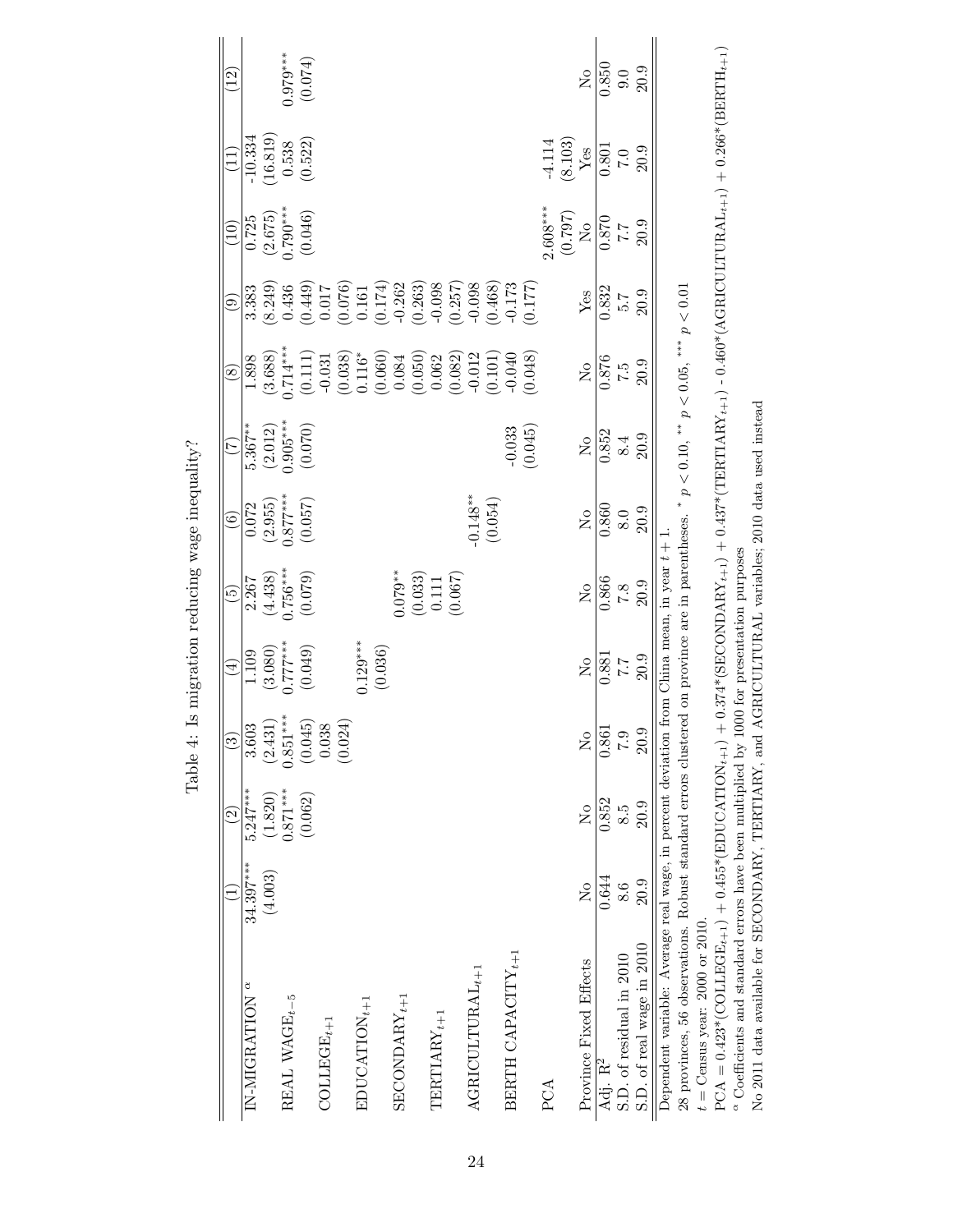### Table A.1: Variable Definitions

- NOMINAL WAGE Average annual wage in yuan per person for staff and workers in enterprises, institutions, and government agencies, which reflects the general level of wage income.
- **CPI** Consumer price index  $(1988 = 100)$ .
- REAL WAGE Average annual wage in yuan per person for staff and workers in enterprises, institutions, and government agencies deflated by the consumer price index  $(1988 = 100)$ .
- COLLEGE Number of college graduates of regular institutions of higher learning scaled by population.
- EDUCATION Expenditure of provincial government on education scaled by population.

PRIMARY Share of employees involved in the production of raw goods (primary sector).

SECONDARY Share of employees involved in the manufacture of goods (secondary sector).

TERTIARY Share of employees in the services sector (tertiary sector).

- AGRICULTURAL Share of agricultural population.
- BERTH CAPACITY Number of berths in major coastal ports (10,000 ton class).
- SUBSIDY National government subsidy to provincial government per capita.
- INMIGRATION Number of migrants moving into an urban area of a province from an urban or rural area in another province, in basis points of population from 2.5 years before.
- WITHINMIGRATION Number of migrants moving into an urban area of a given province from a rural area in that province, in basis points of population from 2.5 years before.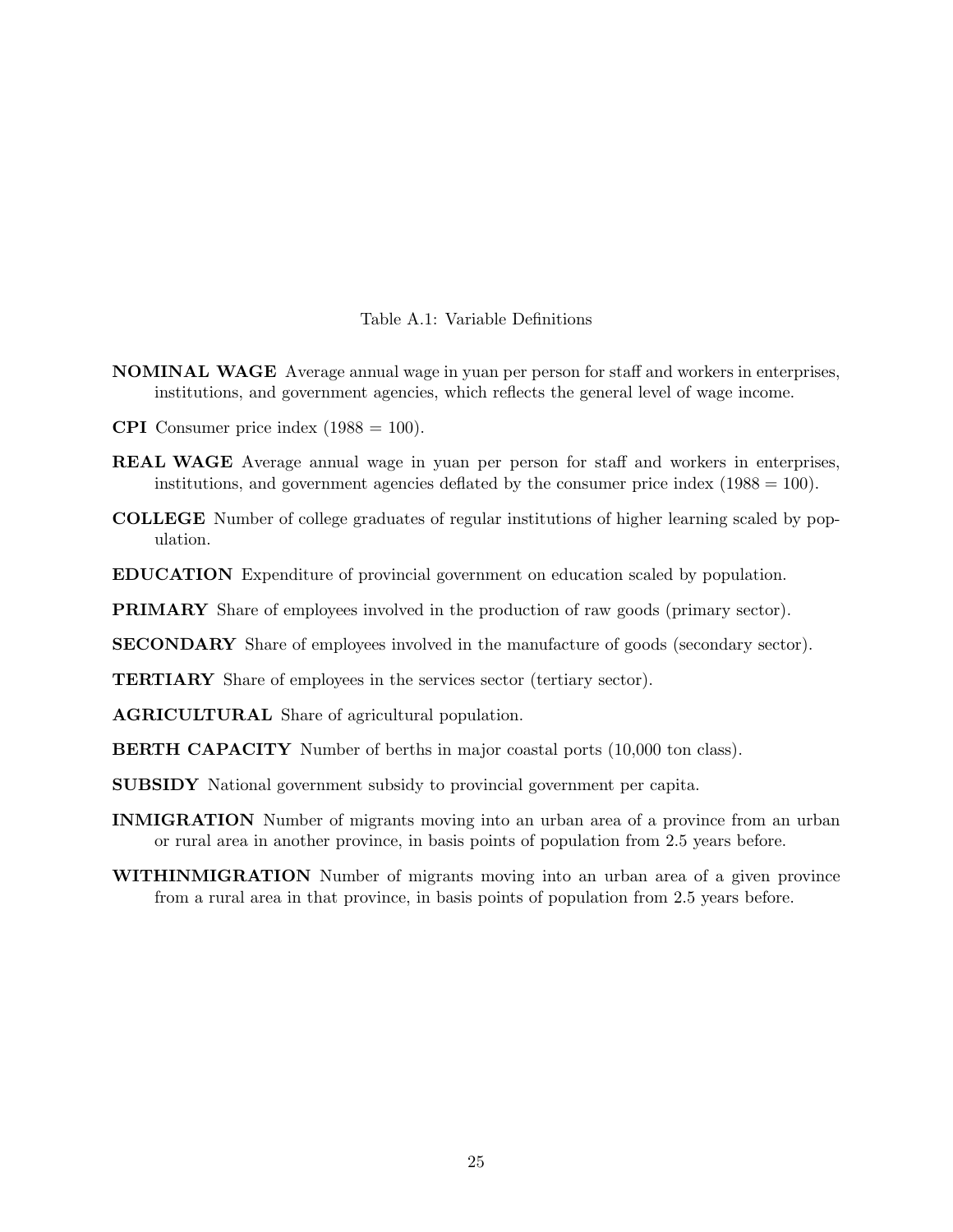|                                                                   | First Data Year ( | of PD) Last Data Year (of PD) Mean (level)                                  |                                                                                                                                         | Std. Dev. (level) Mean (PD)                                                                                                                                                                                                                                                                                                 |                                                                              | Std. Dev.(PD                                                      |
|-------------------------------------------------------------------|-------------------|-----------------------------------------------------------------------------|-----------------------------------------------------------------------------------------------------------------------------------------|-----------------------------------------------------------------------------------------------------------------------------------------------------------------------------------------------------------------------------------------------------------------------------------------------------------------------------|------------------------------------------------------------------------------|-------------------------------------------------------------------|
| NOMINAL WAGE                                                      | 1993              |                                                                             | $-6250.77$                                                                                                                              | 12488.94                                                                                                                                                                                                                                                                                                                    | 1.49                                                                         | 29.35                                                             |
| E                                                                 | 1993              |                                                                             | 267.18                                                                                                                                  | 46.21                                                                                                                                                                                                                                                                                                                       | $\mathbf{I}$                                                                 |                                                                   |
| REAL WAGE                                                         | 1993              |                                                                             |                                                                                                                                         | 1490.30                                                                                                                                                                                                                                                                                                                     |                                                                              |                                                                   |
| COLLEGE PER CAPITA                                                | 1993              | 2011<br>2011 11 12 13 13 14 15 16 16 17<br>2010 2010 2010<br>2011 2020 2011 | $\begin{array}{l} 5547.11 \\ 0.00 \\ 0.00 \\ 140.68 \\ 0.23 \\ 0.30 \\ 0.67 \\ 145.124 \\ 16.76 \\ 0.03 \\ 0.03 \\ 0.04 \\ \end{array}$ |                                                                                                                                                                                                                                                                                                                             | $6.29$<br>$0.57$<br>$11.51$<br>$0.26$<br>$0.4.80$<br>$0.5$<br>$0.5$<br>$0.5$ | $\frac{1}{22.30}$<br>22.36<br>88.44.11<br>32.05<br>23.05<br>57.67 |
| EDUCATION PER CAPITA                                              | 1999              |                                                                             |                                                                                                                                         |                                                                                                                                                                                                                                                                                                                             |                                                                              |                                                                   |
| <b>SECONDARY</b>                                                  | 1993              |                                                                             |                                                                                                                                         |                                                                                                                                                                                                                                                                                                                             |                                                                              |                                                                   |
| TERTIARY                                                          | 1993              |                                                                             |                                                                                                                                         |                                                                                                                                                                                                                                                                                                                             |                                                                              |                                                                   |
| AGRICULTURAL                                                      | 1997              |                                                                             |                                                                                                                                         |                                                                                                                                                                                                                                                                                                                             |                                                                              |                                                                   |
| SUBSIDY PER CAPITA                                                | 1999              |                                                                             |                                                                                                                                         |                                                                                                                                                                                                                                                                                                                             |                                                                              |                                                                   |
| BERTH CAPACITY                                                    | 1993              |                                                                             |                                                                                                                                         |                                                                                                                                                                                                                                                                                                                             |                                                                              | $\overline{\phantom{a}}$                                          |
| INMIGRATION (2000 CENSUS)                                         |                   |                                                                             |                                                                                                                                         | $\begin{array}{c} 0.00 \\[-4pt] 0.10 \\[-4pt] 0.10 \\[-4pt] 0.09 \\[-4pt] 0.16 \\[-4pt] 0.03 \\[-4pt] 0.04 \\[-4pt] 0.07 \\[-4pt] 0.07 \\[-4pt] 0.07 \\[-4pt] 0.07 \\[-4pt] 0.07 \\[-4pt] 0.07 \\[-4pt] 0.07 \\[-4pt] 0.07 \\[-4pt] 0.07 \\[-4pt] 0.07 \\[-4pt] 0.07 \\[-4pt] 0.07 \\[-4pt] 0.07 \\[-4pt] 0.07 \\[-4pt] 0.$ |                                                                              | $\bar{\mathbb{Z}}$                                                |
| WITHINMIGRATION (2000 CENSUS)                                     |                   |                                                                             |                                                                                                                                         |                                                                                                                                                                                                                                                                                                                             |                                                                              |                                                                   |
| INMIGRATION (2010 CENSUS)                                         |                   |                                                                             |                                                                                                                                         |                                                                                                                                                                                                                                                                                                                             |                                                                              |                                                                   |
| WITHINMIGRATION (2010 CENSUS)                                     |                   |                                                                             | 0.06                                                                                                                                    | 0.02                                                                                                                                                                                                                                                                                                                        |                                                                              |                                                                   |
| See Table A.1 for variable definitions                            |                   |                                                                             |                                                                                                                                         |                                                                                                                                                                                                                                                                                                                             |                                                                              |                                                                   |
| $PD = Percent$ deviation from country average in each year        |                   |                                                                             |                                                                                                                                         |                                                                                                                                                                                                                                                                                                                             |                                                                              |                                                                   |
| Migration data reported as percent of share of population from 2. | 5 years before    |                                                                             |                                                                                                                                         |                                                                                                                                                                                                                                                                                                                             |                                                                              |                                                                   |

Table A.2: Summary Statistics Table A.2: Summary Statistics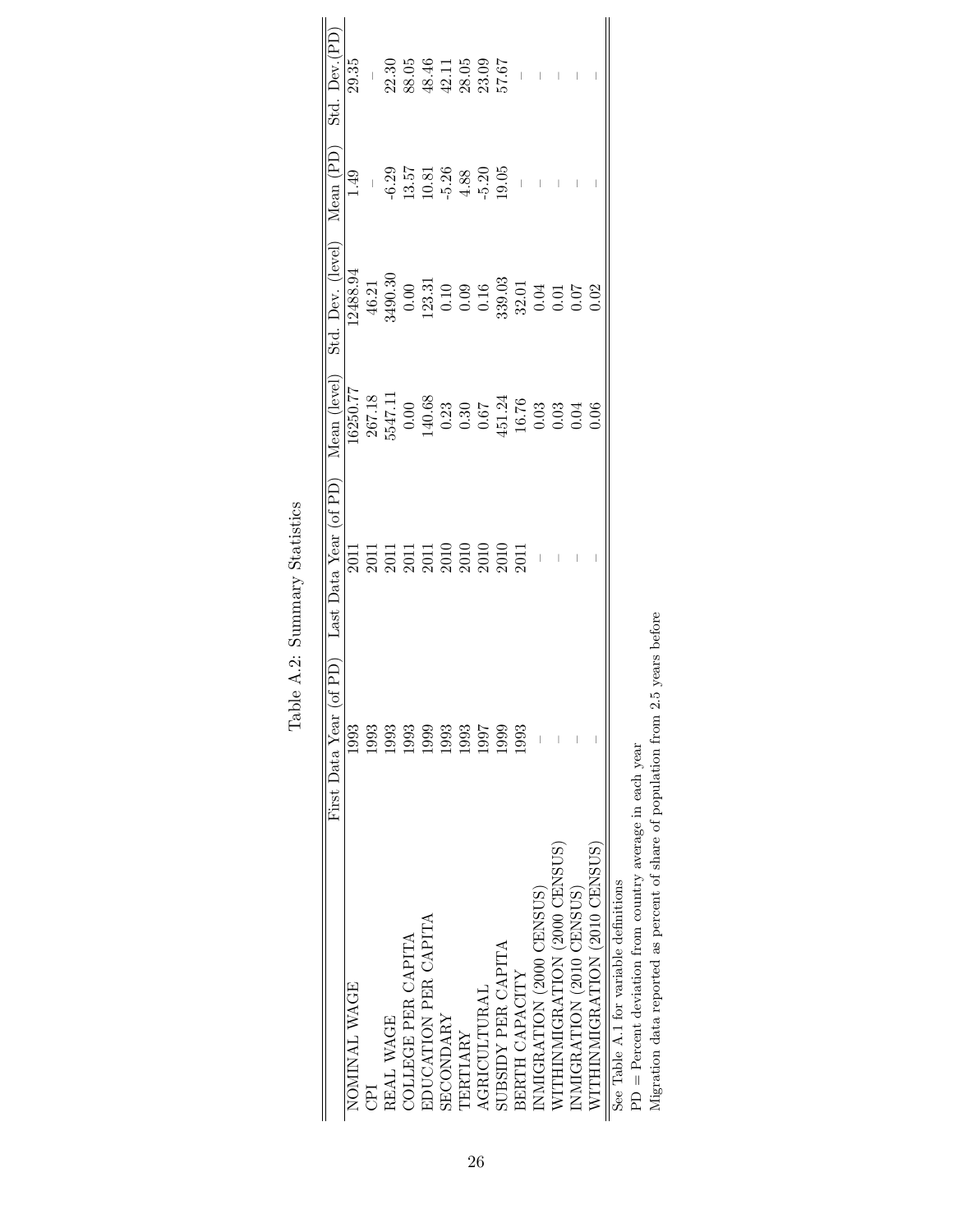|                   | Inmigration       |              | Within-migration  |              |
|-------------------|-------------------|--------------|-------------------|--------------|
| Province          | Gross (Thousands) | Share $(\%)$ | Gross (Thousands) | Share $(\%)$ |
| Anhui             | 174               | 0.28         | 1143              | 1.86         |
| Beijing           | 1592              | 12.84        | 227               | 1.83         |
| Chongqing/Sichuan | 448               | 0.40         | 3031              | 2.68         |
| Fujian            | 905               | 2.76         | 1413              | 4.30         |
| Gansu             | 182               | 0.73         | 468               | 1.88         |
| Guangdong         | 8534              | $12.10\,$    | 3863              | 5.48         |
| Guangxi           | 236               | 0.51         | 1116              | 2.41         |
| Guizhou           | 202               | 0.56         | 681               | 1.89         |
| Hainan            | 183               | 2.46         | 191               | $2.57\,$     |
| Hebei             | 497               | 0.76         | 1415              | 2.17         |
| Heilongjiang      | 238               | 0.63         | 613               | 1.63         |
| Henan             | 326               | 0.35         | 1576              | 1.71         |
| Hunan             | $273\,$           | 0.42         | 1429              | 2.21         |
| Inner Mongolia    | 228               | 0.98         | 797               | 3.43         |
| Jiangsu           | 1265              | 1.77         | 2168              | $3.03\,$     |
| Jiangxi           | 163               | 0.39         | 922               | 2.22         |
| Jilin             | 206               | 0.79         | 413               | 1.57         |
| Liaoning          | 600               | 1.45         | 742               | 1.79         |
| Ningxia           | 76                | 1.43         | 141               | 2.67         |
| Qinghai           | 70                | 1.42         | 90                | 1.82         |
| Shaanxi           | 366               | 1.03         | 714               | 2.00         |
| Shandong          | 667               | 0.76         | 2860              | 3.26         |
| Shanghai          | 1947              | 13.08        | 344               | 2.31         |
| Shanxi            | 225               | 0.72         | 734               | 2.34         |
| Tianjin           | 442               | 4.64         | 148               | 1.55         |
| Xinjiang          | 551               | 3.21         | 324               | 1.89         |
| Yunnan            | 627               | 1.53         | 1042              | 2.54         |
| Zhejiang          | 1892              | 4.27         | 2236              | $5.04\,$     |
| Total             | 23115             | 1.99         | 30841             | 2.66         |

Table A.3a: Migration Statistics: Cross Province and Intra-Province, 2000 Census

Census migration data from 1995-2000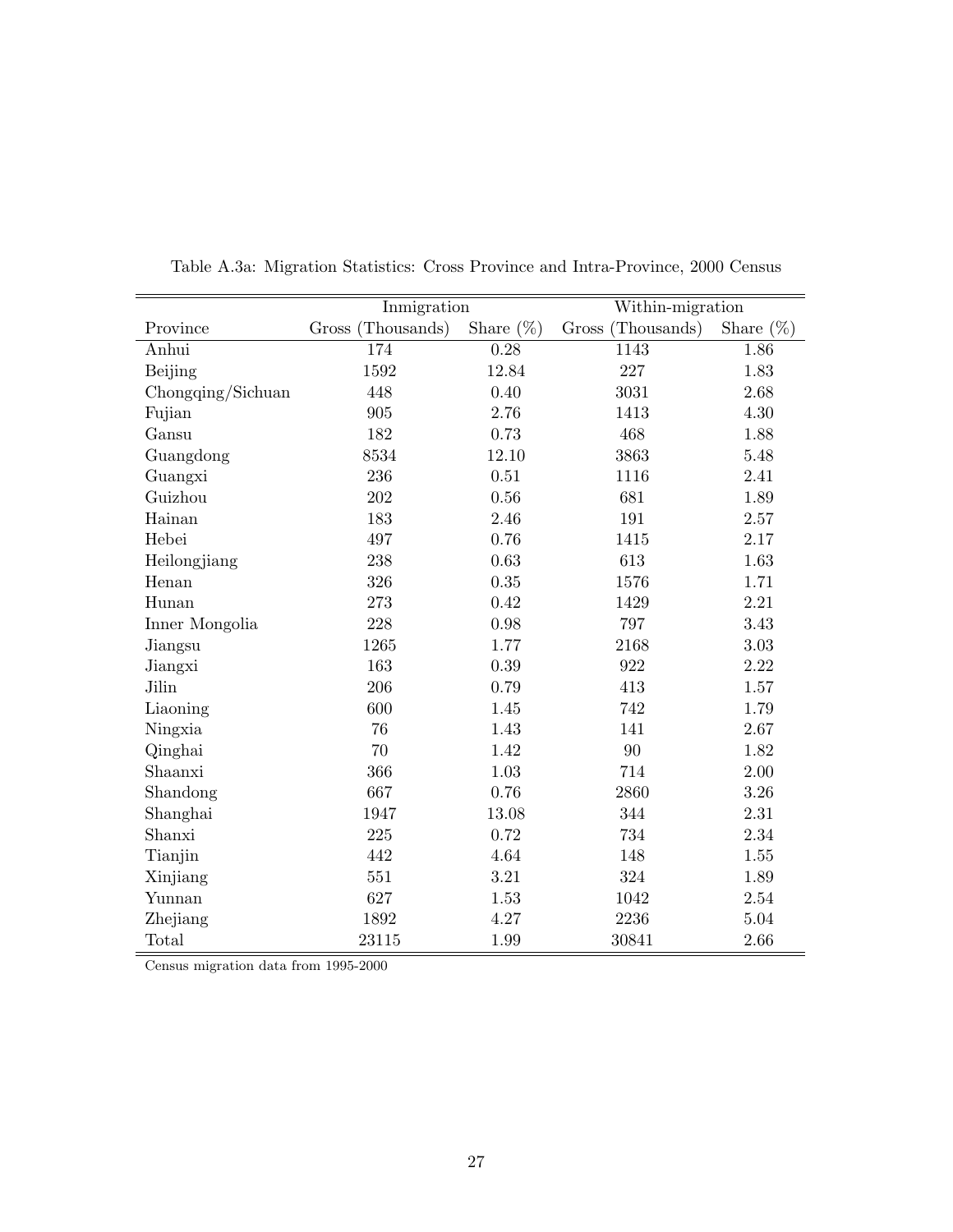|                   | Inmigration       |              | Within-migration  |              |
|-------------------|-------------------|--------------|-------------------|--------------|
| Province          | Gross (Thousands) | Share $(\%)$ | Gross (Thousands) | Share $(\%)$ |
| Anhui             | 310               | 0.51         | 2856              | 4.67         |
| Beijing           | 4017              | 24.60        | 1759              | 10.77        |
| Chongqing/Sichuan | 1018              | $\rm 0.93$   | 6716              | 6.14         |
| Fujian            | 1883              | $5.21\,$     | 2799              | 7.75         |
| Gansu             | 176               | $0.69\,$     | 1193              | 4.68         |
| Guangdong         | 13841             | 14.33        | 8134              | 8.42         |
| Guangxi           | 400               | 0.84         | 2337              | 4.90         |
| Guizhou           | 245               | 0.68         | 1277              | $3.52\,$     |
| Hainan            | 266               | $3.15\,$     | 501               | $5.92\,$     |
| Hebei             | 479               | 0.69         | 2745              | $3.95\,$     |
| Heilongjiang      | 256               | 0.67         | 2519              | 6.59         |
| Henan             | 303               | 0.32         | 4168              | 4.45         |
| Hunan             | 355               | 0.56         | 3128              | 4.92         |
| Inner Mongolia    | 542               | 2.23         | 2253              | 9.28         |
| Jiangsu           | 3182              | 4.12         | 5398              | 6.99         |
| Jiangxi           | 202               | 0.46         | 1576              | 3.61         |
| Jilin             | 258               | 0.95         | 2271              | $8.32\,$     |
| Liaoning          | 1060              | $2.47\,$     | 4356              | 10.14        |
| Ningxia           | 176               | 2.88         | 476               | 7.80         |
| Qinghai           | 140               | $2.54\,$     | $\,298$           | $5.39\,$     |
| Shaanxi           | 464               | 1.25         | 1854              | $5.00\,$     |
| Shandong          | 1163              | 1.24         | 5781              | 6.17         |
| Shanghai          | 4217              | 20.44        | 1810              | 8.77         |
| Shanxi            | 341               | 1.01         | 1957              | 5.77         |
| Tianjin           | 2004              | 17.97        | 1177              | 10.56        |
| Xinjiang          | 643               | 3.07         | 1052              | 5.02         |
| Yunnan            | 369               | 0.82         | 1577              | 3.49         |
| Zhejiang          | 4237              | 8.22         | 3400              | 6.60         |
| Total             | 42549             | 3.42         | 75366             | 6.06         |

Table A.3b: Migration Statistics: Cross Province and Intra-Province, 2010 Census

Census migration data from 2005-2010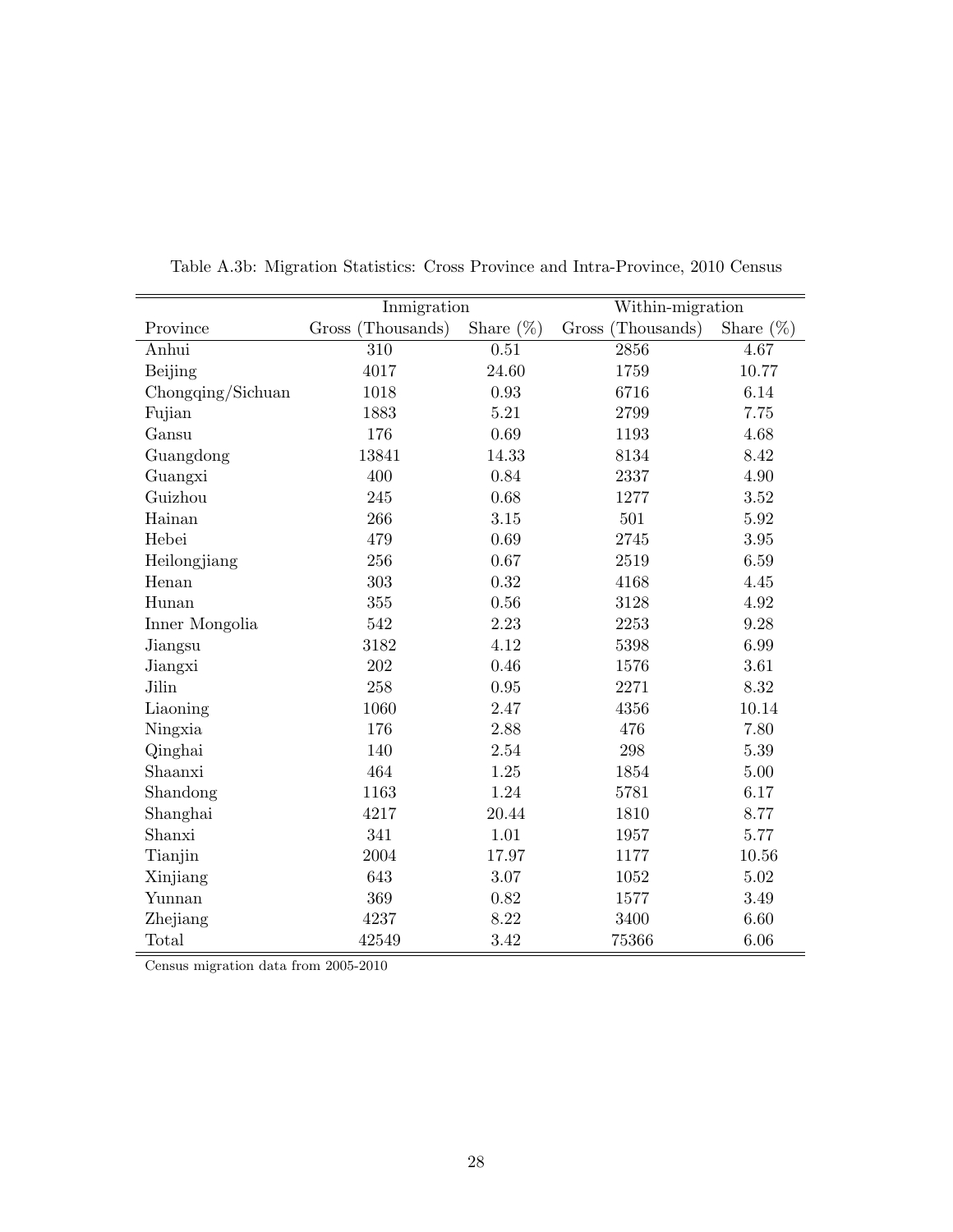|                      |          |       |                                                                 |                                                                 |                                |                                                        | educ-pc-pd red-pc-pd shemppri-pd shempsec-pd shempter-pd shpopagr-pd rgovtsub-pc-pd berth |         |
|----------------------|----------|-------|-----------------------------------------------------------------|-----------------------------------------------------------------|--------------------------------|--------------------------------------------------------|-------------------------------------------------------------------------------------------|---------|
| COLLEGE PER CAPITA   | 1.000    |       |                                                                 |                                                                 |                                |                                                        |                                                                                           |         |
| EDUCATION PER CAPITA | 0.778    |       |                                                                 |                                                                 |                                |                                                        |                                                                                           |         |
|                      | -0.744   | 0.808 | 1.000                                                           |                                                                 |                                |                                                        |                                                                                           |         |
|                      | 0.576    | .616  |                                                                 |                                                                 |                                |                                                        |                                                                                           |         |
|                      | 0.781    | .812  |                                                                 |                                                                 | 1.000                          |                                                        |                                                                                           |         |
|                      | $-0.726$ | 1.838 | $\begin{array}{c} 0.832 \\ 0.818 \\ 0.812 \\ 0.024 \end{array}$ | $\begin{array}{c} 1.000 \\ 0.416 \\ 0.530 \\ 0.057 \end{array}$ |                                |                                                        |                                                                                           |         |
| SUBSIDY PER CAPITA   | 0.234    | 384   |                                                                 |                                                                 | $\frac{0.838}{0.220}$<br>0.220 | $\begin{array}{c} 1.000 \\ 0.324 \\ 0.475 \end{array}$ |                                                                                           |         |
|                      | 0.229    | 383   | $-0.562$                                                        | 0.589                                                           |                                |                                                        | $1.000$<br>$-0.155$                                                                       | $000$ . |
|                      | 336      |       |                                                                 |                                                                 |                                |                                                        |                                                                                           |         |

| $\sim$ $\sim$ $\sim$<br>֠<br>I<br>ı       |
|-------------------------------------------|
|                                           |
| ı                                         |
| $20 - 24 = 25$<br>l<br>J<br>Č             |
| ׅ֧֧ׅ֧֧ׅ֧֚֚֚֚֚֚֚֚֚֚֚֚֚֚֚֚֚֚֡֡֡֡֜֓֝֬֜֓֝֬֜֓֝ |
| j<br>l                                    |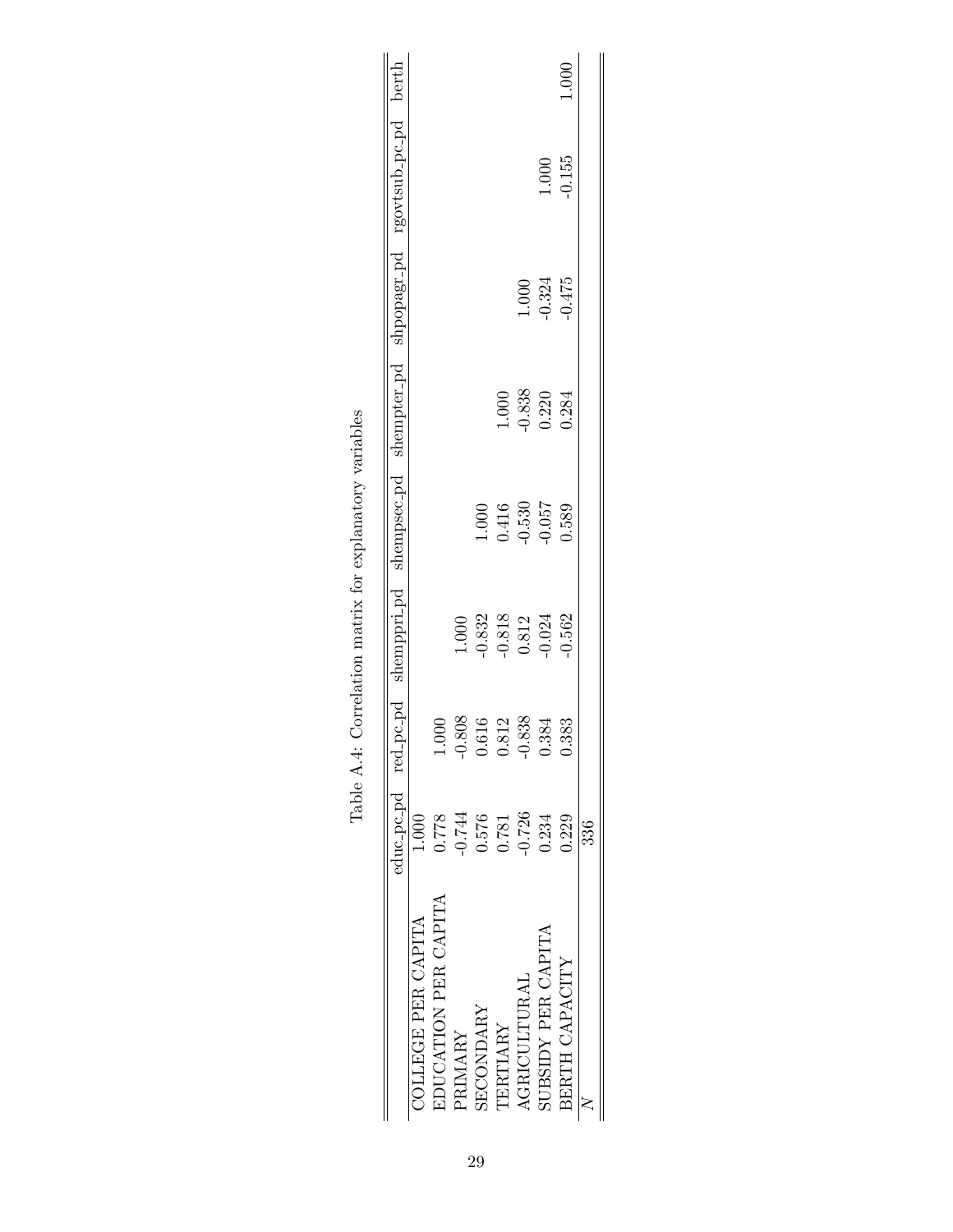|                                                                   |                                      | $\widehat{\mathfrak{S}}$             | $\widetilde{\mathbb{C}}$             | $(\pm$                  | $\widetilde{\mathbf{e}}$ | $\widehat{\mathfrak{S}}$ |                                                                                                                        | $\circledS$             | $\odot$   |
|-------------------------------------------------------------------|--------------------------------------|--------------------------------------|--------------------------------------|-------------------------|--------------------------|--------------------------|------------------------------------------------------------------------------------------------------------------------|-------------------------|-----------|
| REAL WAGE <sub><math>t-5</math></sub>                             | $3.595***$                           | $-328***$                            | $3.485***$                           | 1.981*                  | 1.628                    | 0.429                    | $-7.472$                                                                                                               | $2.661*$                | $-10.025$ |
|                                                                   | (0.696)                              | (1.042)                              | (1.401)                              | (1.134)                 | (1.633)                  | (1.888)                  | (6.974)                                                                                                                | (1.338)                 | (10.555)  |
| $\mathrm{COLLEGE}_{t-5}$                                          |                                      | $-0.321$                             |                                      |                         |                          | $1.204*$                 | $-3.192$                                                                                                               |                         |           |
|                                                                   |                                      | (0.248)                              |                                      |                         |                          | (0.639)                  | (3.831)                                                                                                                |                         |           |
| ${\tt SECONDARY}_{t-5}$                                           |                                      |                                      | $-1.406$                             |                         |                          | $-1.639$                 | $-5.509$                                                                                                               |                         |           |
|                                                                   |                                      |                                      | (0.831)                              |                         |                          | (1.468)                  | (4.994)                                                                                                                |                         |           |
| $\label{eq:TRITARY} \textbf{TRRTARY}_{t-5}$                       |                                      |                                      | $2.303***$                           |                         |                          | $4.212*$                 | $-1.419$                                                                                                               |                         |           |
|                                                                   |                                      |                                      | (0.895)                              |                         |                          | (2.263)                  | (9.725)                                                                                                                |                         |           |
| $\operatorname{AGRICULTURAL}_{t-2.5}$                             |                                      |                                      |                                      | $2.501***$              |                          | $-2.919$                 | 13.222                                                                                                                 |                         |           |
|                                                                   |                                      |                                      |                                      | (0.762)                 |                          | (2.315)                  | 22.070)                                                                                                                |                         |           |
| BERTH CAPACITY $_{t-5}$                                           |                                      |                                      |                                      |                         | $2.639***$               | $3.481***$               | $4.051***$                                                                                                             |                         |           |
|                                                                   |                                      |                                      |                                      |                         | (1.243)                  | (1.476)                  | (4.609)                                                                                                                |                         |           |
| PCA                                                               |                                      |                                      |                                      |                         |                          |                          |                                                                                                                        | 14.878                  | 340.074   |
|                                                                   |                                      |                                      |                                      |                         |                          |                          |                                                                                                                        | (16.521)                | (251.441) |
| Province Fixed Effects                                            | $\overline{\mathsf{X}}^{\mathsf{o}}$ | $\overline{\mathsf{X}}^{\mathsf{o}}$ | $\overline{\mathsf{X}}^{\mathsf{o}}$ | $\overline{\mathsf{X}}$ | $\overline{R}$           | $\overline{\mathsf{X}}$  | $Y$ es                                                                                                                 | $\overline{\mathsf{z}}$ | $Y$ es    |
| Adj. R <sup>2</sup>                                               | 0.074                                | 1.067                                | 0.095                                | 0.089                   | 0.101                    | 0.217                    | 0.319                                                                                                                  | 0.062                   | $-0.269$  |
| S.D. of residual in 2010                                          | 173.4                                | 179.6                                | 168.6                                | 148.8                   | 182.1                    | 172.5                    | 109.2                                                                                                                  | 166.8                   | 115.2     |
| S.D. of withinmigration in 2010                                   | 216.5                                | 216.5                                | 216.5                                | 216.5                   | 216.5                    | 216.5                    | 216.5                                                                                                                  | 216.5                   | 216.5     |
| Dependent variable: Migration to Urban                            |                                      |                                      |                                      |                         |                          |                          | area of province <i>i</i> from Rural area of province <i>i</i> in 1995-2000 or migration within province in 2005-2010, |                         |           |
| in bp of total province population in 1997 or 2007, respectively. |                                      |                                      |                                      |                         |                          |                          |                                                                                                                        |                         |           |

28 provinces, 56 observations. Robust standard errors clustered on province are in parentheses.

 $t={\rm Census}$  year: 2000 or 2010.  $t =$  Census year: 2000 or 2010.

28 provinces, 56 observations. Robust standard errors clustered on province are in parentheses. \*  $p < 0.10$ , \*\*  $p < 0.05$ , \*\*\*  $p < 0.01$ 

 $\text{PCA} = 0.473* (\text{GDE} + 0.451*(\text{SEDANDARY}_{t−5}) + 0.468*(\text{TERXITARK}_{t−5}) - 0.495*(\text{AGBNCUTURAL}_{t−2.5}) + 0.330*(\text{BERTH}_{t−5})$ 

 $\text{PCA} = 0.473*(\text{COLLEGE}_{t-5}) + 0.451*(\text{SECONDARY}_{t-5}) + 0.468*(\text{TERITARY}_{t-5}) - 0.495*(\text{AGRICULTURAL}_{t-2.5}) + 0.330*(\text{BERTH}_{t-5})$ 

\*  $p < 0.10$ , \*\*  $p < 0.05$ , \*\*\*  $p < 0.01$ 

Table A.5: Is migration explained by inequality in wages? Intra-provincial results Table A.5: Is migration explained by inequality in wages? Intra-provincial results

30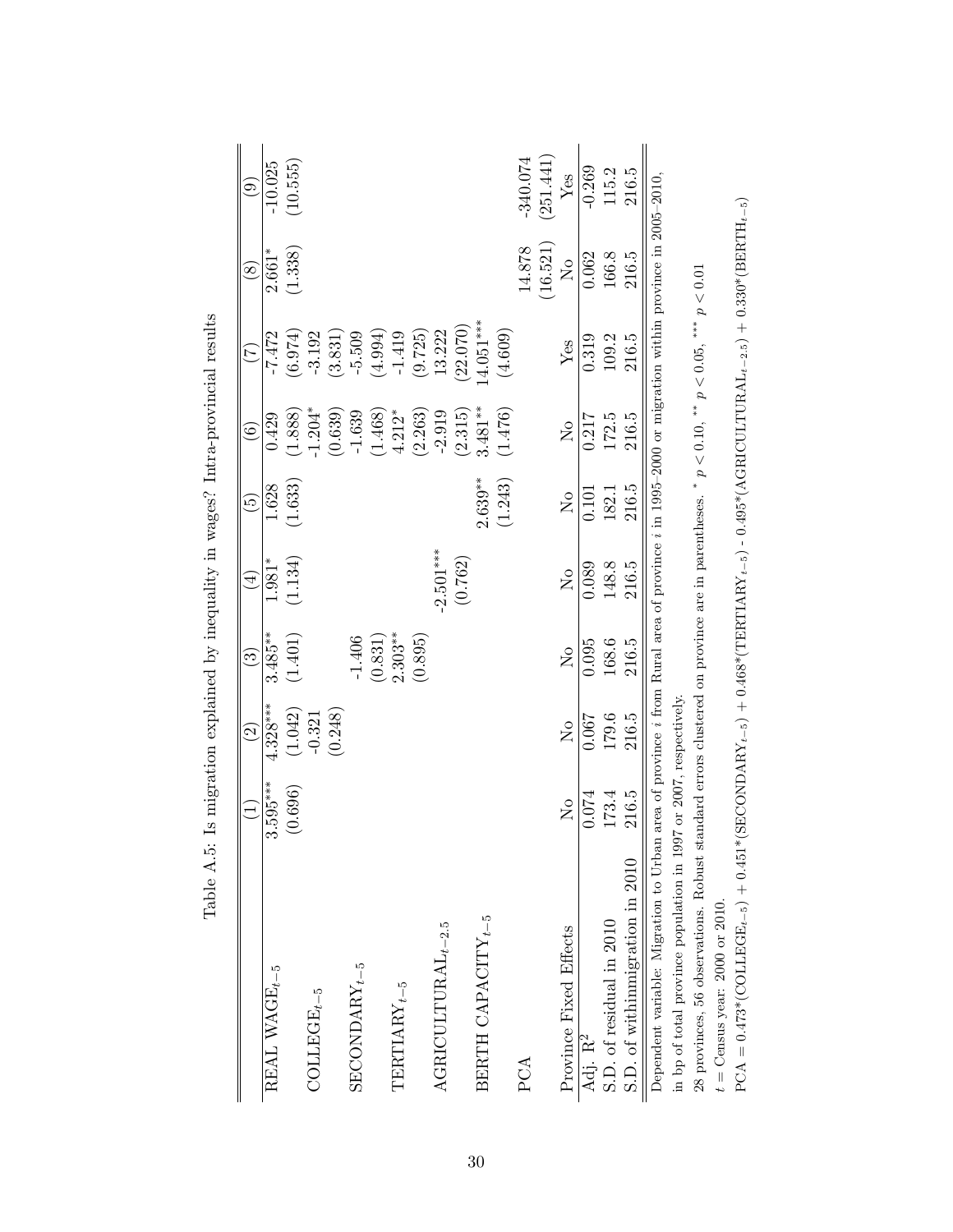|                                                                   |                                      | $\widehat{\mathfrak{S}}$ | $\widehat{\mathbb{G}}$  | $(\pm)$                   | $\widetilde{\Theta}$                 | $\widehat{\odot}$       | E                                                                                           | $\circledS$    | $\widehat{e}$          |
|-------------------------------------------------------------------|--------------------------------------|--------------------------|-------------------------|---------------------------|--------------------------------------|-------------------------|---------------------------------------------------------------------------------------------|----------------|------------------------|
| REAL WAGE <sub>t-5</sub> /REAL WAGE <sub>t-10</sub>               | 52.201***                            | $53.212***$              | 53.153***               | $50.868***$               | $52.083***$                          | 52.942***               | $51.971***$                                                                                 | 53.231***      | 64.117***              |
|                                                                   | (4.671)                              | (4.993)                  | (4.689)                 |                           |                                      | (5.089)                 |                                                                                             | (5.246)        |                        |
| REAL WAGE <sub>t-10</sub>                                         | $4.104***$                           | $4.931***$               | $5.402***$              | $(4.756)$<br>3.003***     |                                      | $4.077***$              | $(9.895)$<br>7.145                                                                          | $4.762***$     | $(8.395)$<br>13.076*** |
|                                                                   | (0.741)                              | (1.064)                  | (1.191)                 | (0.944)                   | $(4.703)$<br>$4.049***$<br>$(1.210)$ | (1.656)                 | (5.040)                                                                                     | (1.347)        | (3.890)                |
| $\mathrm{COLLEGE}_{t-5}$                                          |                                      | $-0.375*$                |                         |                           |                                      | $-0.837***$             | $-1.459$                                                                                    |                |                        |
|                                                                   |                                      | (0.217)                  |                         |                           |                                      | (0.403)                 | (1.480)                                                                                     |                |                        |
| $\mathrm{SECONDARY}_{t-5}$                                        |                                      |                          | $1.272**$               |                           |                                      | $-1.264*$               | $-3.340$                                                                                    |                |                        |
|                                                                   |                                      |                          | $(0.532)$<br>0.467      |                           |                                      | (0.690)                 | (2.789)                                                                                     |                |                        |
| $\label{eq:TRITIARY} \text{TERITARY}_{t-5}$                       |                                      |                          |                         |                           |                                      | $-0.970$                | $-2.316$                                                                                    |                |                        |
|                                                                   |                                      |                          | (0.748)                 |                           |                                      | (1.449)                 | (3.312)                                                                                     |                |                        |
| $\label{eq:agra} {\bf AGRICULTUTURAL}_{t-2.5}$                    |                                      |                          |                         | $-1.532$                  |                                      | $6.274***$              | $-1.051$                                                                                    |                |                        |
|                                                                   |                                      |                          |                         | (1.015)                   |                                      | (1.393)                 | (5.772)                                                                                     |                |                        |
| BERTH CAPACITY $_{t-5}$                                           |                                      |                          |                         |                           | 0.065                                | $-0.160$                | 2.005                                                                                       |                |                        |
|                                                                   |                                      |                          |                         |                           | (1.170)                              | (1.546)                 | (2.785)                                                                                     |                |                        |
| PCA                                                               |                                      |                          |                         |                           |                                      |                         |                                                                                             | 10.129         | 217.897**              |
|                                                                   |                                      |                          |                         |                           |                                      |                         |                                                                                             | (16.023)       | (82.706)               |
| Province Fixed Effects                                            | $\overline{\mathsf{X}}^{\mathsf{O}}$ | $\overline{\mathsf{X}}$  | $\overline{\mathsf{z}}$ | $\mathsf{S}^{\mathsf{O}}$ | $\mathcal{L}_{\mathsf{O}}$           | $\overline{\mathsf{X}}$ | Yes                                                                                         | $\overline{N}$ | Yes                    |
| Adj. R <sup>2</sup>                                               | 0.680                                | 0.690                    | 0.696                   | 0.686                     | 0.674                                | 767                     | 0.860                                                                                       | 129.0          | 0.821                  |
| S.D. of residual in 2010                                          | 164.6                                | 171.5                    | 162.3                   | 150.2                     | 164.6                                | 137.7                   | $60.1\,$                                                                                    | 168.9          | 74.1                   |
| S.D. of withinmigration in 2010                                   | 216.5                                | 216.5                    | 216.5                   | 216.5                     | 216.5                                | 216.5                   | 216.5                                                                                       | 216.5          | 216.5                  |
| Dependent variable: Migration to Urban area of province           |                                      |                          |                         |                           |                                      |                         | from Rural area of province <i>i</i> in 1995-2000 or migration within province in 2005-2010 |                |                        |
| in bp of total province population in 1997 or 2007, respectively. |                                      |                          |                         |                           |                                      |                         |                                                                                             |                |                        |

Table A.6: Is migration explained by inequality in wage growth? Intra-provincial results Table A.6: Is migration explained by inequality in wage growth? Intra-provincial results in bp of total province population in 1997 or 2007, respectively. 28 provinces, 56 observations. Robust standard errors clustered on province are in parentheses. 28 provinces, 56 observations. Robust standard errors clustered on province are in parentheses. \*  $p < 0.10$ , \*\*  $p < 0.05$ , \*\*\*  $p < 0.01$ \*  $p < 0.10$ , \*\*  $p < 0.05$ , \*\*\*  $p < 0.01$ 

 $t={\rm Census}$  year: 2000 or 2010.  $t =$  Census year: 2000 or 2010.

 ${\rm PCA}=0.473^*((\mathrm{COLLEGE}_{t-5})+0.451^*(\mathrm{SECONDARY}_{t-5})+0.468^*(\mathrm{TERTIARY}_{t-5})-0.495^*(\mathrm{AGRICULTURAL}_{t-2.5})+0.330^*(\mathrm{BERTH}_{t-5})$ PCA = 0.473\*(COLLEGEt−5) + 0.451\*(SECONDARYt−5) + 0.468\*(TERTIARYt−5) - 0.495\*(AGRICULTURALt−2.5) + 0.330\*(BERTHt−5)